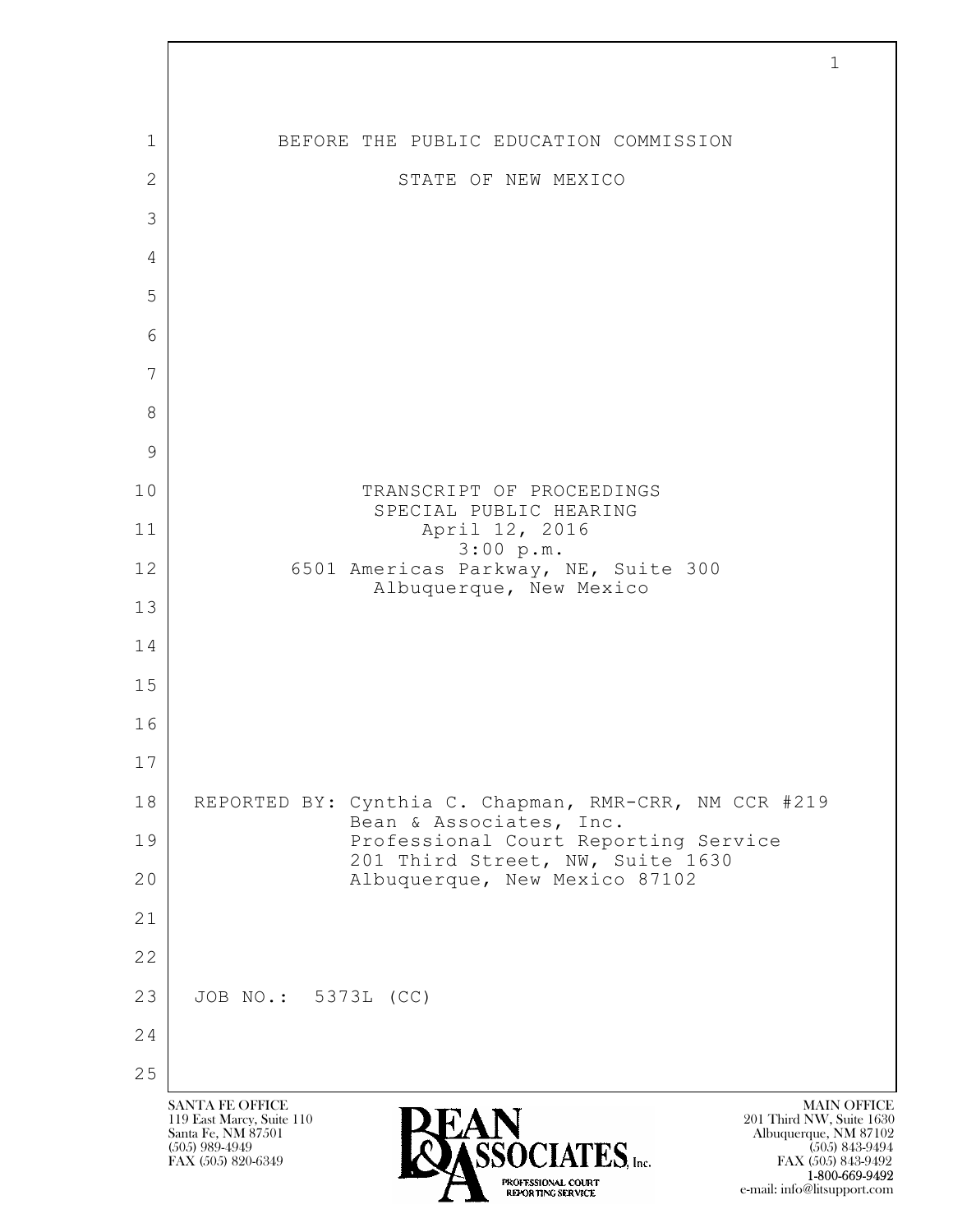| $\mathbf{1}$   | A P P E A R A N C E S                                                                                                                                                                                            |
|----------------|------------------------------------------------------------------------------------------------------------------------------------------------------------------------------------------------------------------|
| $\mathbf{2}$   | COMMISSIONERS:                                                                                                                                                                                                   |
| 3              | MS. PATRICIA GIPSON, Vice Chair<br>MS. KARYL ANN ARMBRUSTER                                                                                                                                                      |
| $\overline{4}$ | MR. JEFF CARR (Telephonically)<br>MR. JAMES CONYERS                                                                                                                                                              |
| 5              | MS. MILLE POGNA<br>MS. CAROLYN SHEARMAN                                                                                                                                                                          |
| 6              | STAFF:                                                                                                                                                                                                           |
| $\overline{7}$ | MR. DYLAN LANGE, Assistant Attorney General                                                                                                                                                                      |
| $8\,$          | Counsel to the PEC                                                                                                                                                                                               |
| $\mathcal{G}$  | MS. BEVERLY FRIEDMAN, PED Custodian of Record<br>and Liaison to the PEC                                                                                                                                          |
| 10             |                                                                                                                                                                                                                  |
| 11             |                                                                                                                                                                                                                  |
| 12             |                                                                                                                                                                                                                  |
| 13             |                                                                                                                                                                                                                  |
| 14             |                                                                                                                                                                                                                  |
| 15             |                                                                                                                                                                                                                  |
| 16             |                                                                                                                                                                                                                  |
| 17             |                                                                                                                                                                                                                  |
| 18             |                                                                                                                                                                                                                  |
| 19             |                                                                                                                                                                                                                  |
| 20             |                                                                                                                                                                                                                  |
| 21             |                                                                                                                                                                                                                  |
| 22             |                                                                                                                                                                                                                  |
| 23             |                                                                                                                                                                                                                  |
| 24             |                                                                                                                                                                                                                  |
| 25             |                                                                                                                                                                                                                  |
|                | <b>SANTA FE OFFICE</b><br><b>MAIN OFFICE</b><br>119 East Marcy, Suite 110<br>201 Third NW, Suite 1630<br>Santa Fe, NM 87501<br>Albuquerque, NM 87102<br><b>CCACLATEC</b><br>$(505)$ 989-4949<br>$(505)$ 843-9494 |

 $FAX (505) 820-6349$  FAX  $(505) 820-6349$ 

**1-800-669-9492** e-mail: info@litsupport.com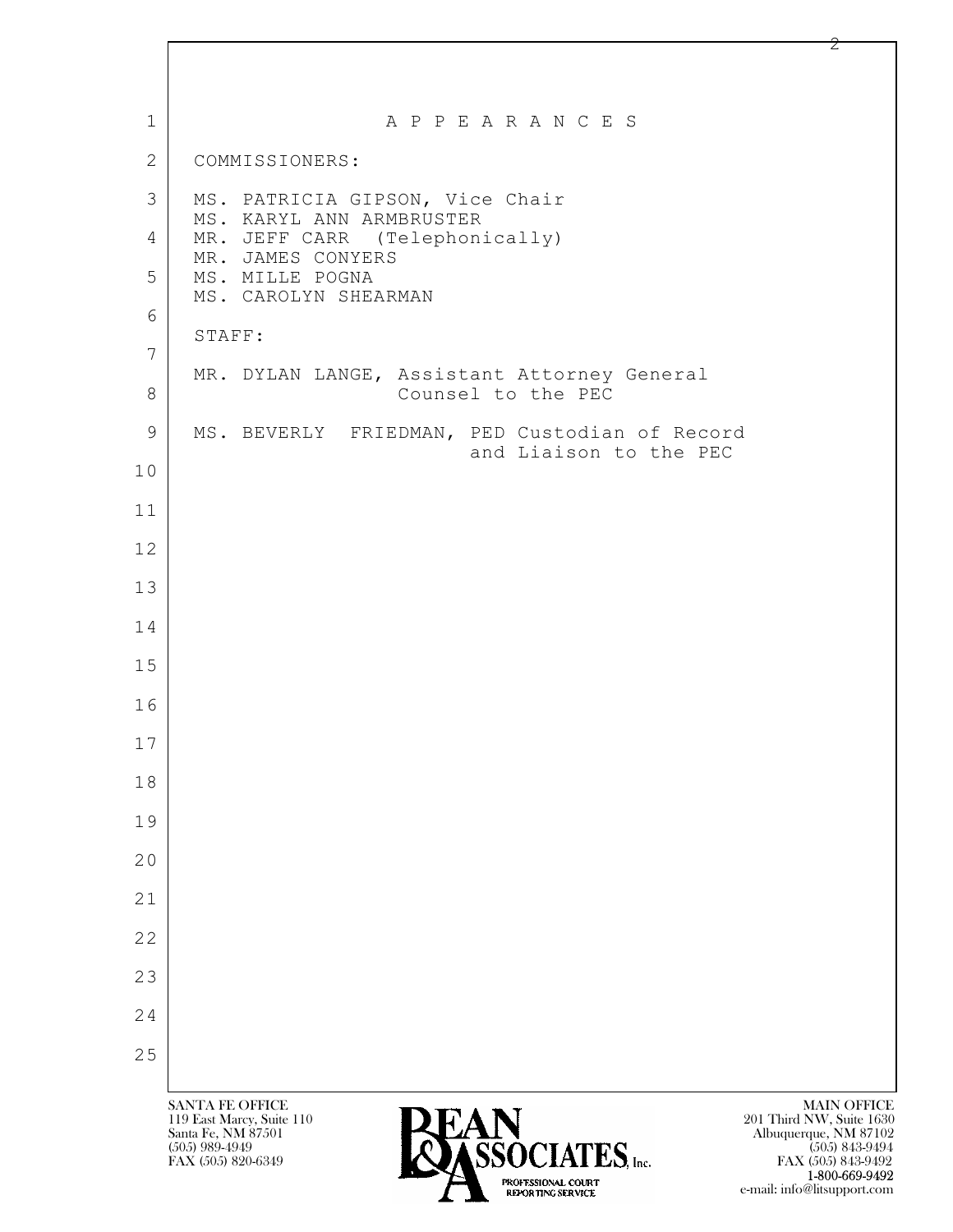| $\mathbf{1}$        | INDEX TO PROCEEDINGS                                                                                         |                                                                                               |
|---------------------|--------------------------------------------------------------------------------------------------------------|-----------------------------------------------------------------------------------------------|
| 2<br>3              | $\mathbf{1}$<br>Call to Order, Roll Call,<br>Pledge of Allegiance and Salute to<br>the New Mexico Flag       | 4                                                                                             |
| $\overline{4}$      | $\mathbf{2}$<br>Approval of the Agenda                                                                       | 6                                                                                             |
| 5                   | 3<br>Discussion and Possible Action on                                                                       | $\overline{7}$                                                                                |
| 6<br>$\overline{7}$ | McCurdy Charter School's Request for an<br>Extension for Facility Construction<br>Completion                 |                                                                                               |
| 8                   | Adjourn<br>$\overline{4}$                                                                                    | 42                                                                                            |
| $\mathsf 9$         | REPORTER'S CERTIFICATE                                                                                       | 43                                                                                            |
| 10                  |                                                                                                              |                                                                                               |
| 11                  | ATTACHMENT:                                                                                                  |                                                                                               |
| 12                  | 1. Visitor Sign-In Sheet                                                                                     |                                                                                               |
| 13                  |                                                                                                              |                                                                                               |
| 14                  |                                                                                                              |                                                                                               |
| 15                  |                                                                                                              |                                                                                               |
| 16                  |                                                                                                              |                                                                                               |
| 17                  |                                                                                                              |                                                                                               |
| 18                  |                                                                                                              |                                                                                               |
| 19                  |                                                                                                              |                                                                                               |
| 20                  |                                                                                                              |                                                                                               |
| 21                  |                                                                                                              |                                                                                               |
| 22                  |                                                                                                              |                                                                                               |
| 23                  |                                                                                                              |                                                                                               |
| 24                  |                                                                                                              |                                                                                               |
| 25                  |                                                                                                              |                                                                                               |
|                     | <b>SANTA FE OFFICE</b><br>119 East Marcy, Suite 110<br>Santa Fe, NM 87501<br>I CEÀCLATEC<br>$(505)$ 989-4949 | <b>MAIN OFFICE</b><br>201 Third NW, Suite 1630<br>Albuquerque, NM 87102<br>$(505) 843 - 9494$ |

 $F$ ASSOCIATES, Inc.

**1-800-669-9492** e-mail: info@litsupport.com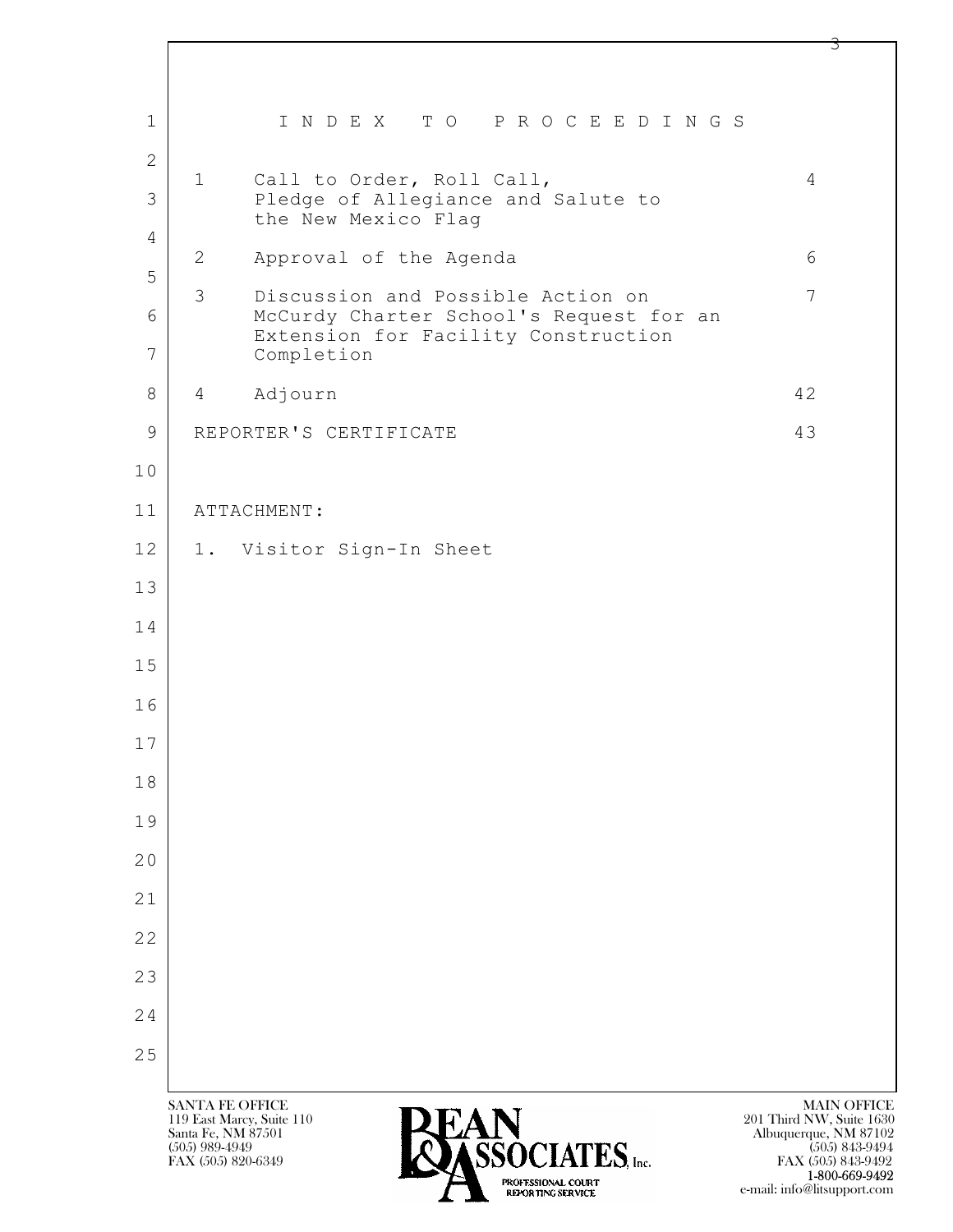$\mathbf{L}$  1 VICE CHAIR GIPSON: I call this Special 2 Meeting of the Public Education Commission to order. 3 It is 3:00 on Tuesday, April 12th, 2016. 4 And I will ask Commissioner Shearman to 5 act as our secretary and please call the roll. 6 COMMISSIONER SHEARMAN: I will. 7 Commissioner Pogna? 8 | COMMISSIONER POGNA: Here. 9 COMMISSIONER SHEARMAN: Commissioner 10 Toulouse? 11 (No response.) 12 COMMISSIONER SHEARMAN: Commissioner 13 Ambruster? 14 COMMISSIONER ARMBRUSTER: Here. 15 COMMISSIONER SHEARMAN: Commissioner 16 Conyers? 17 COMMISSIONER CONYERS: Here. 18 COMMISSIONER SHEARMAN: Commissioner 19 Peralta? 20 (No response.) 21 COMMISSIONER SHEARMAN: Commissioner 22 Gipson? 23 VICE CHAIR GIPSON: Here. 24 COMMISSIONER SHEARMAN: Commissioner 25 Bergman?

119 East Marcy, Suite 110<br>Santa Fe, NM 87501



FAX (505) 843-9492 e-mail: info@litsupport.com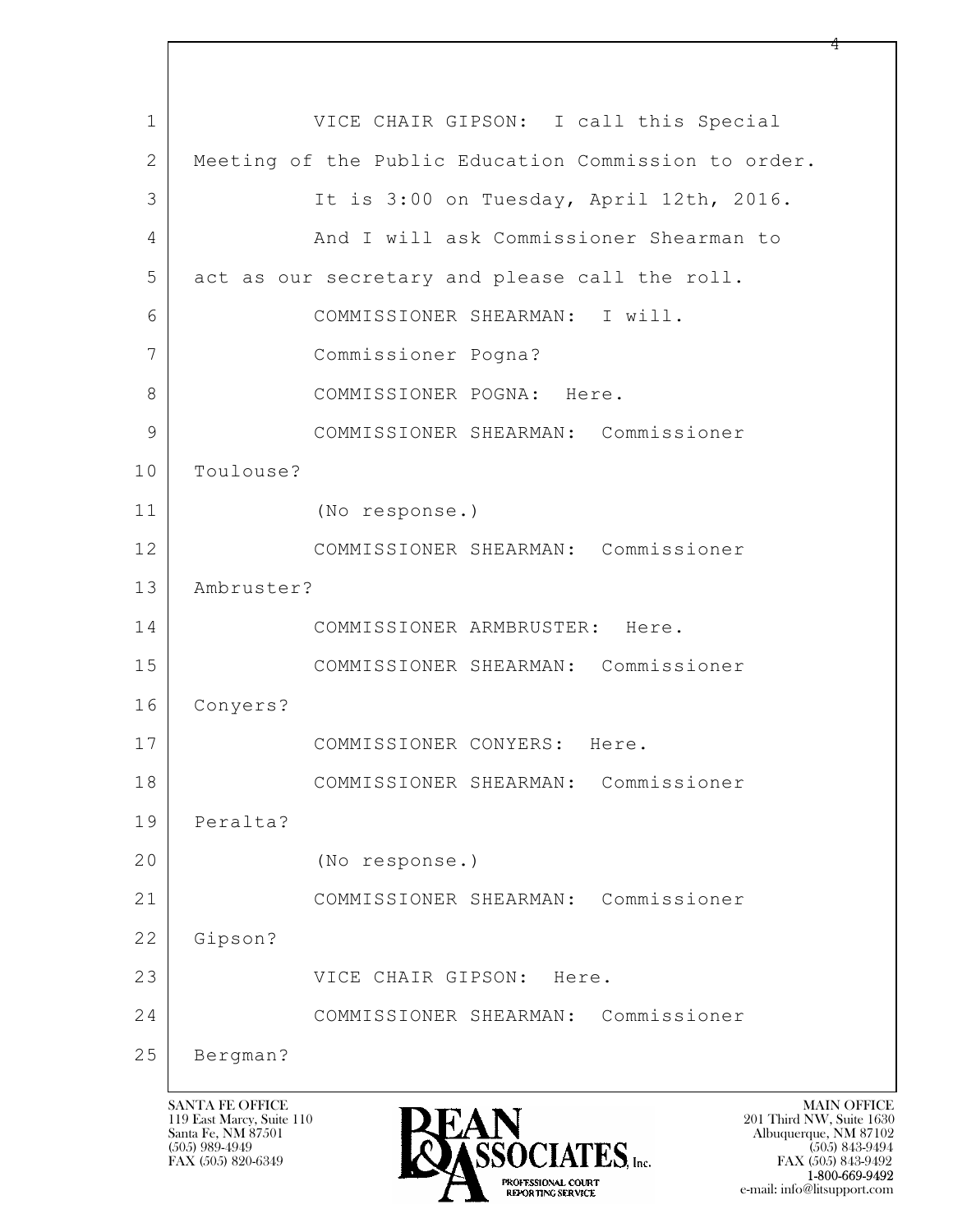$\mathbf{L}$  1 (No response.) 2 COMMISSIONER SHEARMAN: Commissioner 3 Shearman is here. 4 Commissioner Chavez? 5 (No response.) 6 COMMISSIONER SHEARMAN: And Commissioner 7 Carr? 8 VICE CHAIR GIPSON: Commissioner Carr? 9 COMMISSIONER SHEARMAN: Jeff, are you 10 there? 11 COMMISSIONER ARMBRUSTER: Do you want me 12 to call him on my phone? 13 MS. FRIEDMAN: I will. 14 COMMISSIONER SHEARMAN: We just need all 15 six of us, or we don't have a quorum. 16 VICE CHAIR GIPSON: And we had one until 17 we called roll. 18 | FROM THE FLOOR: So he's evidently dropped 19 his call; so he needs to call back. 20 COMMISSIONER SHEARMAN: Jeff, are you 21 waiting for the meeting? 22 COMMISSIONER CARR: I'm here. I heard all 23 of you; but I quess you didn't hear me. 24 VICE CHAIR GIPSON: No, we did not. So 25 could you just please confirm that you're present?

119 East Marcy, Suite 110<br>Santa Fe, NM 87501

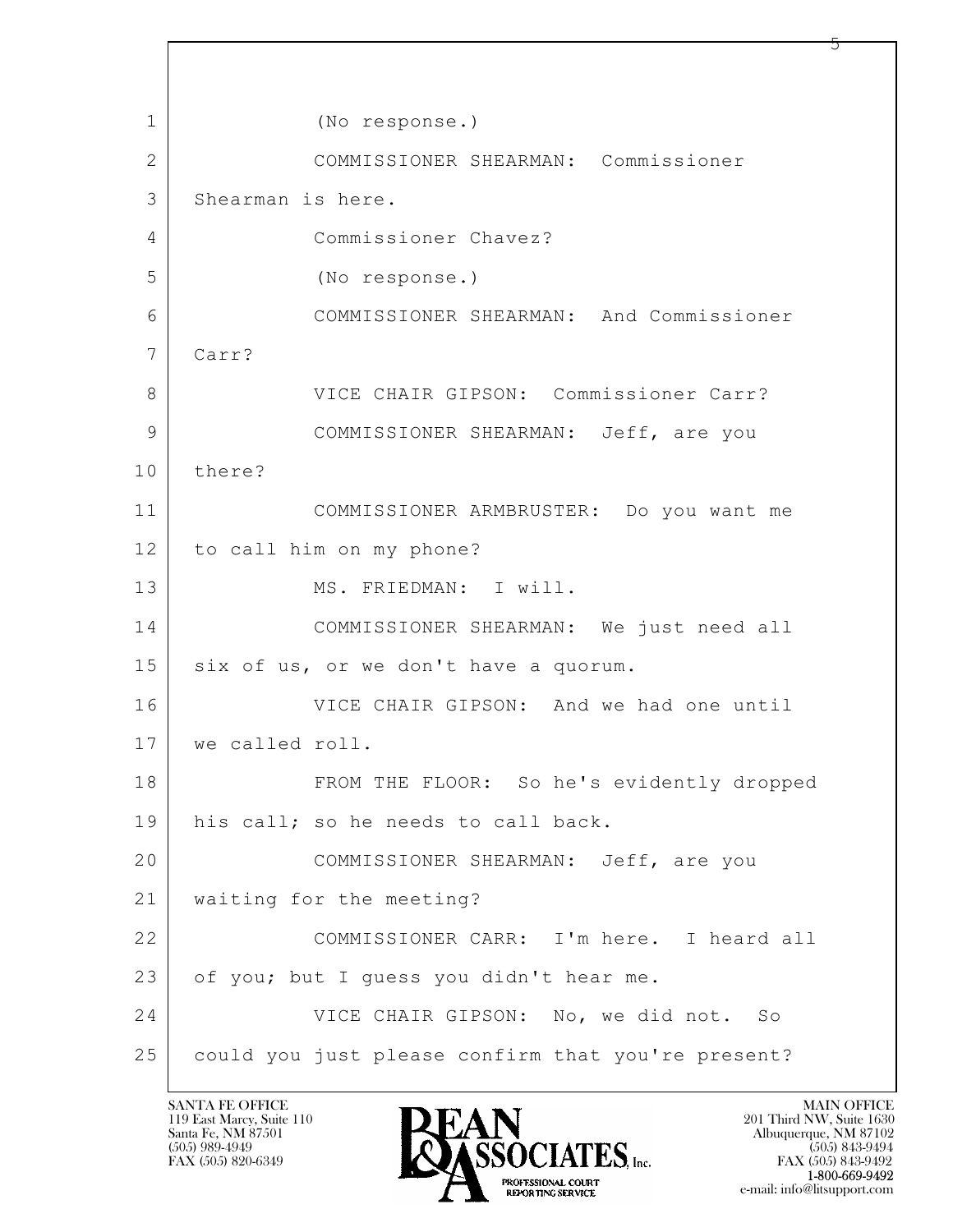$\mathbf{L}$  1 COMMISSIONER CARR: Commissioner Carr is 2 present. 3 COMMISSIONER SHEARMAN: Thank you. 4 | Madam Vice Chair, there are six 5 Commissioners present. 6 VICE CHAIR GIPSON: Thank you very much. 7 Now, I'll ask Commissioner Ambruster to 8 | lead us in the Pledge of Allegiance, and 9 Commissioner Conyers in the Salute to the New Mexico 10 Flag. 11 (Pledge of Allegiance and Salute to the 12 New Mexico Flag conducted.) 13 VICE CHAIR GIPSON: All right. The second 14 order of business is Approval of the Agenda, which 15 is a very short agenda. So if everyone has had a 16 chance to take a look at it, I'll entertain a motion 17 for approval of the agenda. 18 COMMISSIONER POGNA: I move that we accept 19 the agenda. 20 VICE CHAIR GIPSON: Commissioner Pogna has 21 moved to accept the agenda. 22 COMMISSIONER ARMBRUSTER: Move to accept 23 the agenda. 24 VICE CHAIR GIPSON: And Commissioner 25 Ambruster has seconded.



FAX (505) 843-9492 e-mail: info@litsupport.com

რ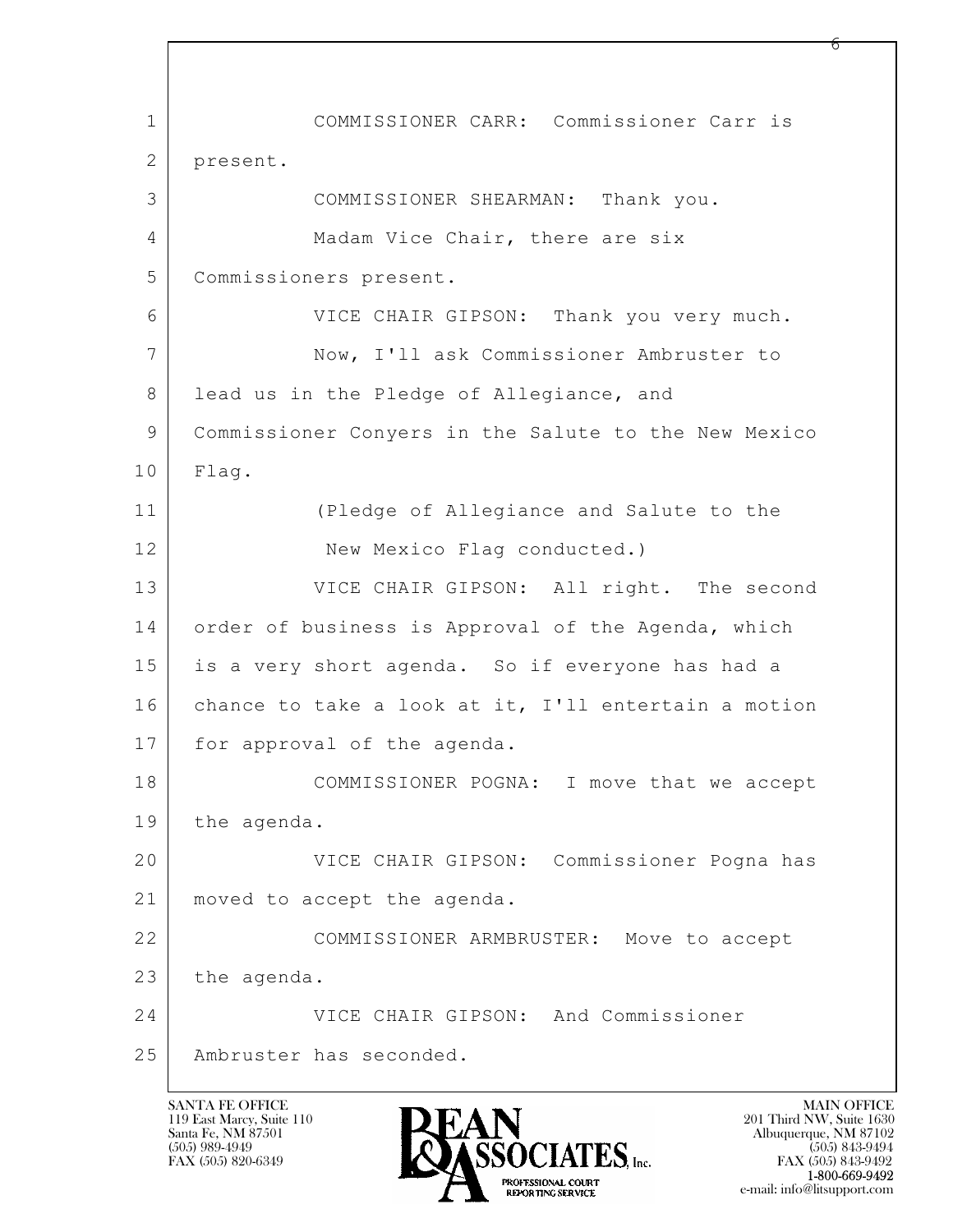$\mathbf{L}$  1 Third item on the agenda is Discussion 2 of -- oh, I'm sorry. I'm sorry. Can we -- we can 3 do that by a voice vote, can't we? 4 MR. LANGE: Yes. 5 VICE CHAIR GIPSON: All in favor? 6 (Commissioners so indicate.) 7 VICE CHAIR GIPSON: Anyone not in favor? 8 (No response.) 9 VICE CHAIR GIPSON: Thank you. By a 10 unanimous vote, the agenda is approved. 11 | All right. So we have reconvened today so 12 that hopefully we can settle the matter for the 13 extension for the facility build for McCurdy. 14 So if you could just give us, once again, 15 | a brief synopsis of why this extension needs to take 16 place and where you're looking to move to? 17 | MS. BENNETT ANDERSON: All right. Short 18 summary. 19 VICE CHAIR GIPSON: Yeah. 20 | MS. BENNETT ANDERSON: To begin with, 21 thank you all for taking the time. I know this was 22 not the expected; but I really appreciate you all 23 coming together and being able to listen again. 24 McCurdy Charter School, since our very 25 inception, since the day that we wrote our Letter of

119 East Marcy, Suite 110<br>Santa Fe, NM 87501

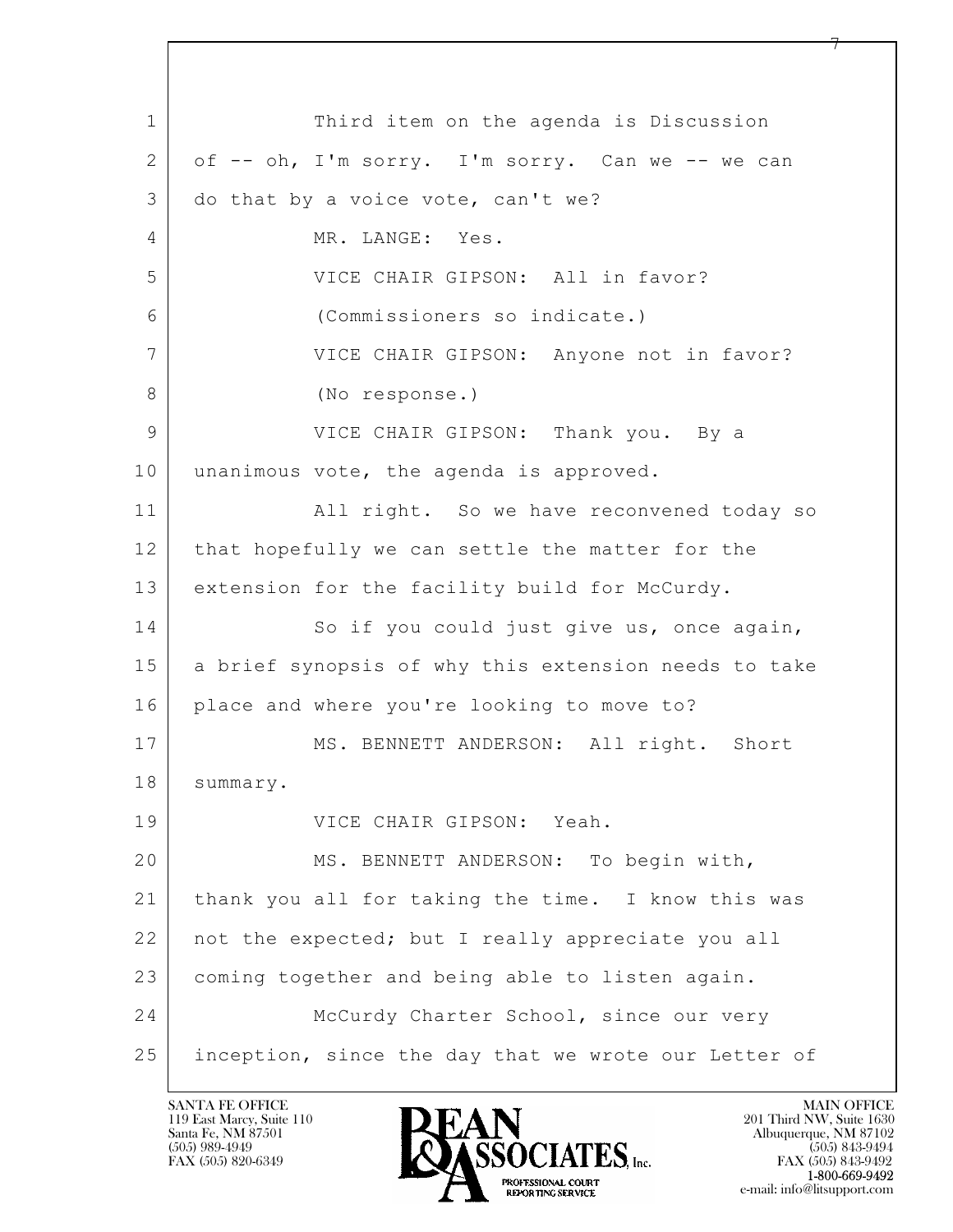$\mathbf{L}$  1 Intent, has been committed to the education of 2 students in the Española Valley. And even after 3 almost five years, we're still deeply committed to 4 our students and their families and our community. 5 When we approached the Public Education 6 Commission some 18 months ago and asked for a 7 24-month extension, part of the rationale at that 8 time was that we were submitting applications to 9 three different organizations, and that we needed to 10 be able to work on, complete, and, in one case, 11 | start a financial feasibility study, an 12 architectural feasibility study, and an appraisal. 13 And the Public Education Commission 14 | understood what we were trying to do. And since 15 | that time, almost 18 months later, those 16 organizations, the three that we were submitting 17 applications to, declined basically to either fund 18 us, because of a difference in mission, or a 19 difference in interest rates, which made the 20 payments too high. Lots of different reasons. 21 Since those applications went away, we've 22 talked with numerous other financial institutions, 23 including U.S. Bank, Los Alamos National Bank; a 24 | whole set. Let's put it that way. And the 25 applications themselves are not trivial. In many

119 East Marcy, Suite 110<br>Santa Fe, NM 87501



FAX (505) 843-9492 e-mail: info@litsupport.com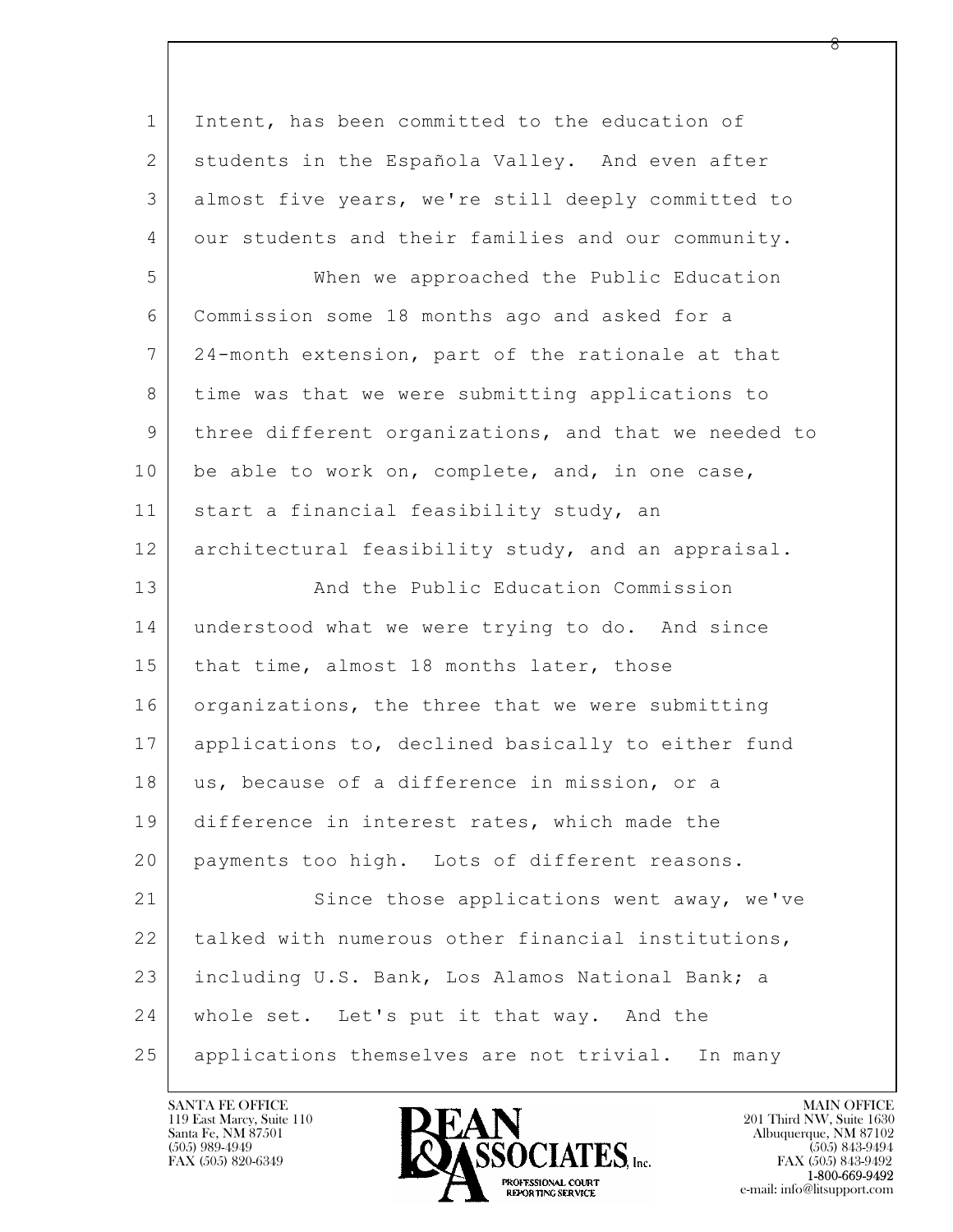| cases, they can be up to 20 different kinds of       |
|------------------------------------------------------|
| documents, all the way from financial position to    |
| what is the property being involved, what is the     |
| justification for this and that.                     |
| And as a charter school, we cannot incur             |
| debt; by law, this school is not allowed to incur    |
| debt. So what we do is we worked with -- in this     |
| case we were working with McCurdy Schools of         |
| Northern New Mexico.                                 |
| And it -- we were having a very difficult            |
| time finding financial backing to be able to support |
| the project, because our -- our promise, the part of |
| the mission and the charter acceptance, was that we  |
| had to be able to meet the weighted New Mexico       |
| Condition Index for facilities. That's always been   |
| our goal.                                            |
| And it has only been recently that we have           |
| been able to find a financial group and situation    |
| that we believe can really provide financial backing |
| necessary for the project.                           |
| But before I say any more about that --              |
| because I want -- I want Laura Fiemann to be able to |
| address the financial backing, because she can       |
| address it much better than I can -- there are a     |
| great number of supporters, very strong supporters   |
|                                                      |

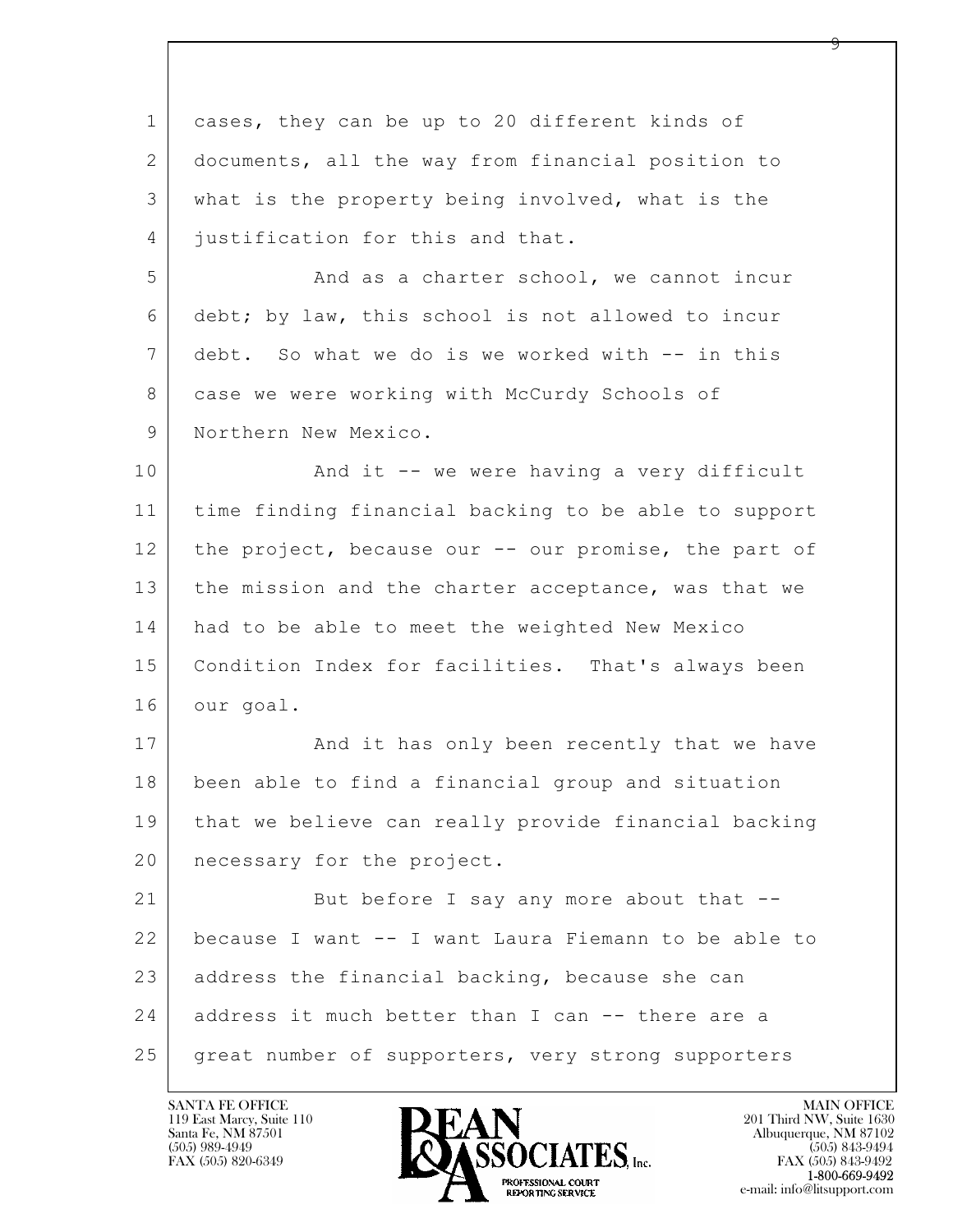$\mathbf{L}$  1 in this whole enterprise in the whole project. 2 Primarily, one of them is McCurdy Schools of 3 Northern New Mexico, with the trade name of McCurdy 4 Ministries. At this point, they are donating about  $5$  \$850,000 to the project. They have been  $-$ 6 MS. LAURA FIEMANN: In cash. 7 MS. BENNETT ANDERSON: In cash. They have 8 been instrumental in starting, and now have 9 completed, the financial feasibility study. They 10 backed the architectural work that Sanjay and his 11 company have been working on. They have been 12 incredibly supportive, even though there have been 13 challenging times; no two organizations are exactly 14 alike. But not only the \$850,000 in cash, but 15 | they're bringing almost ten acres of property and 16 two buildings to the project that will be donated. 17 So they have a huge investment in making  $18$  sure that the school is  $-$  is successful. We've had 19 | good relationships with the Public Schools 20 Facilities Authority. Sanjay, and in concert with 21 | the school and our contributors, as such, in terms 22 of information, have gone through the first three 23 levels of approval with Public Schools Facilities 24 Authority. And Sanjay is anticipating that we will 25 be able to go and submit the construction drawings

119 East Marcy, Suite 110<br>Santa Fe, NM 87501



FAX (505) 843-9492 e-mail: info@litsupport.com

1 ი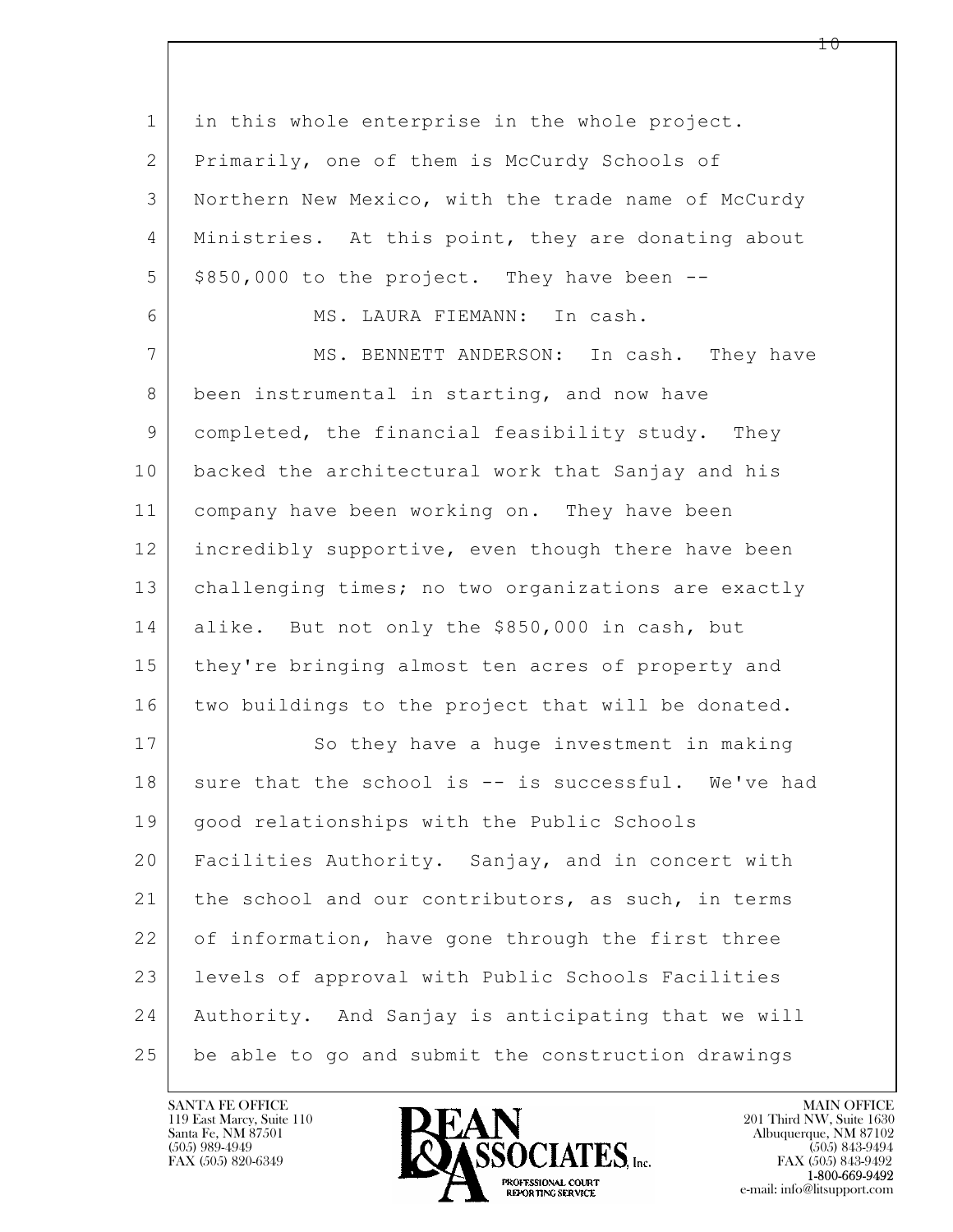$\mathbf{L}$  1 around the 1st of May, which are the ones that are 2 | necessary for permitting. 3 And at some point, I'm hoping that Martica 4 can be able to speak to that. 5 But we've had incredible support. It's a 6 much different situation than what it was 18 months 7 ago. We have things in hand, as opposed to trying 8 to submit applications. 9 But if I may, I'd really like for Laura to 10 be able to speak to the financial arrangements that 11 are underway, if that's okay. 12 MS. LAURA FIEMANN: It's Laura Fiemann 13 with Charter Schools Development Corporation. I 14 appreciation, once again, everybody coming together 15 once again. We're going to try to make this as 16 brief as possible so you have the time to answer 17 questions, and we all can still get out of here in a 18 reasonable time. 19 My organization was introduced to this 20 project actually two years ago. The -- at that 21 time, there were multiple things going on. And 22 really, I thought Raza was the best solution; so I 23 backed away. A very similar-mind mission-based 24 organization, sister organization, if you want to 25 call it, was involved, and I thought, you know, I

119 East Marcy, Suite 110<br>Santa Fe, NM 87501



FAX (505) 843-9492 e-mail: info@litsupport.com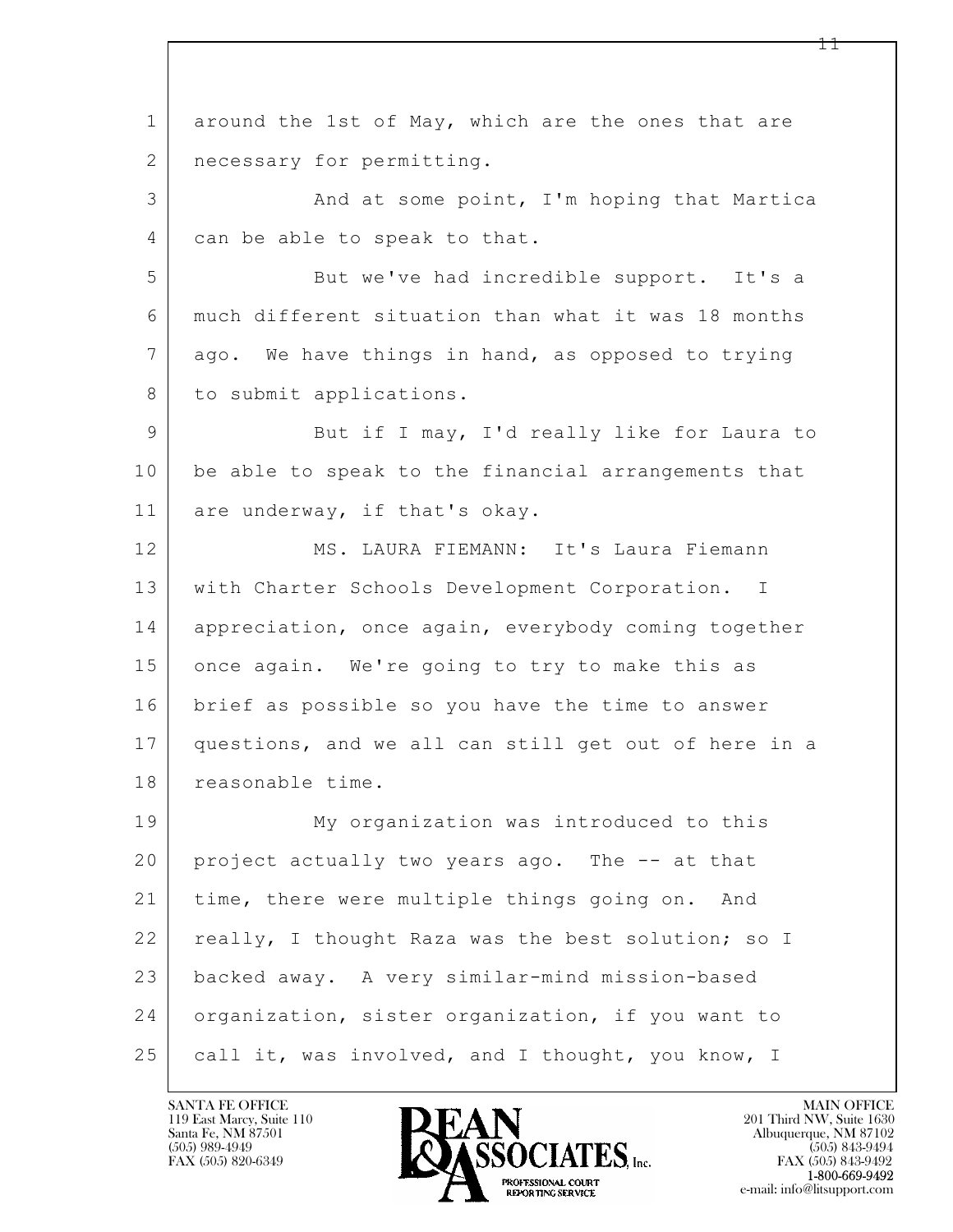| $\mathbf 1$    | don't -- my involvement is not necessary.            |
|----------------|------------------------------------------------------|
| $\mathbf{2}$   | So I was reintroduced to the project in              |
| 3              | October. So when Deborah talks about "recent" like   |
| 4              | "recent" is October, because of the process that     |
| 5              | this all takes.                                      |
| 6              | So reintroduced to the project in October,           |
| $7\phantom{.}$ | and we've been working towards all of these PSFA     |
| 8              | requirements and all of the requirements of the New  |
| $\mathsf 9$    | Markets Tax Credit program.                          |
| 10             | We are now at that critical point. The               |
| 11             | New Markets Tax Credit program has granted us the    |
| 12             | allocation, but needs the final board approval. I    |
| 13             | don't know all of the levels of approval that they   |
| 14             | have. And that happens on April 28th of this month.  |
| 15             | One of the things that it's necessary to get in      |
| 16             | front of them to actually get those tax credits, so  |
| 17             | that this project is affordable for McCurdy Charter  |
| 18             | School, is the knowledge by the tax credit provider, |
| 19             | Finance Authority of New Mexico -- New Mexico        |
| 20             | Finance Authority -- is that, indeed, we can deliver |
| 21             | this building within that time frame, so that we've  |
| 22             | got a viable tenant, basically, in the building.     |
| 23             | And so the ask, really, is for                       |
| 24             | approximately a six-month extension beyond the       |
| 25             | current expirate of February 17th. So we're saying   |

 $\overline{\phantom{a}}$ 

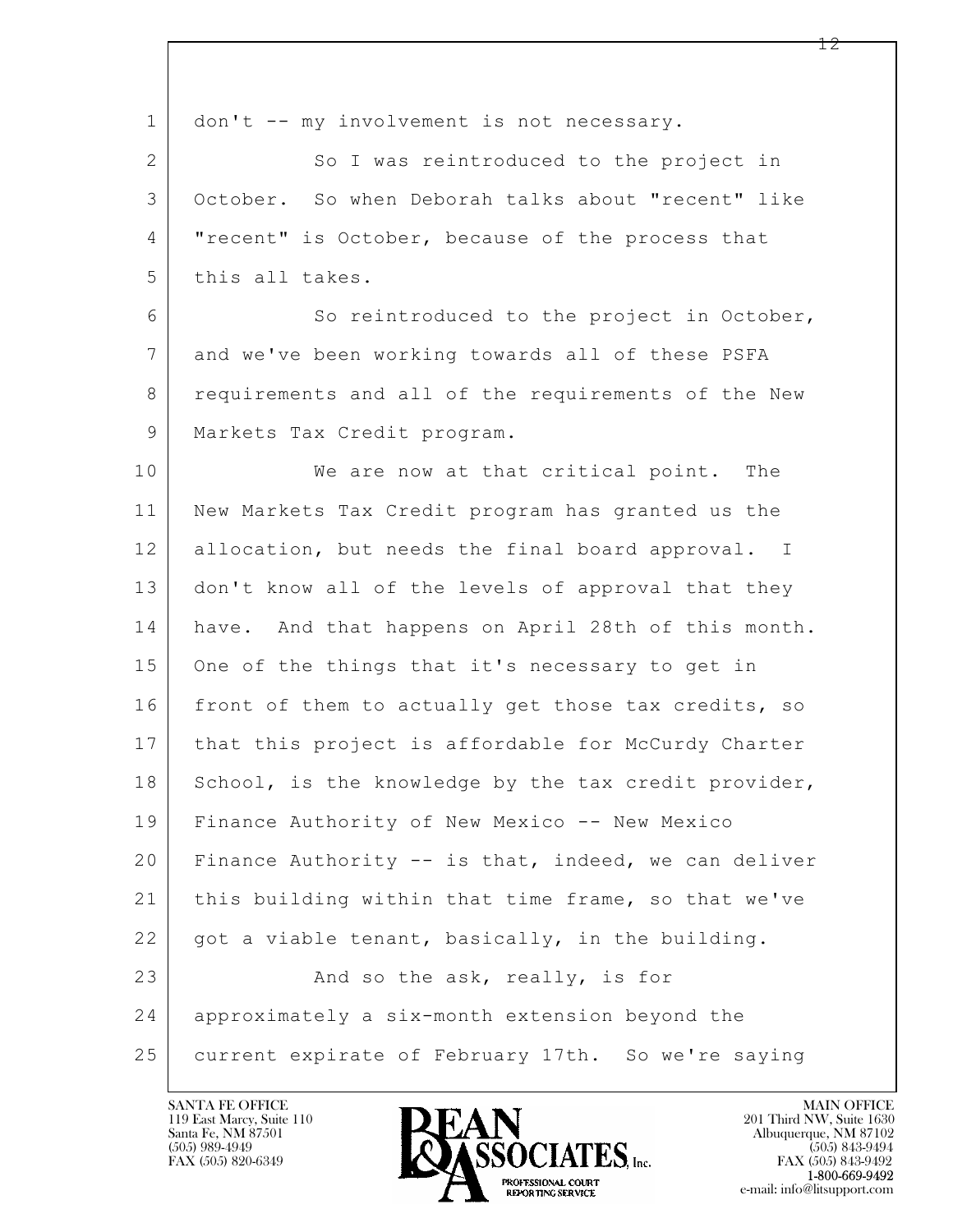$\mathbf{L}$  1 we need until September 30th. That's the date that 2 | we really need. 3 Again, as I mentioned, I think in the last 4 meeting, we really think this is a ten-month 5 construction project; but we want to make sure that 6 we don't have a crazy winter or something like that 7 and that we're not coming back to this Commission. 8 So our ask, really, is for the -- school's 9 ask is for really an approximate six-month extension 10 beyond the current -- beyond the current deadline so 11 that these last remaining pieces of the -- of that 12 very big puzzle can all come together, and we can 13 break ground in mid-July. 14 Everyone has confidence of that, because 15 of the support that the Ministries has provided to 16 this project. They have funded -- they have fronted 17 | \$220,000 of architecture and permitting and design 18 fees to date. And so we're just really at that 19 critical point. 20 Beyond that, all of the negotiations 21 between myself and the school, as far as the 22 structure of this transaction so that we can indeed 23 provide the support until such time the school 24 potentially can access capital on their own or 25 create a foundation to borrow on their own, we're

119 East Marcy, Suite 110<br>Santa Fe, NM 87501



FAX (505) 843-9492 e-mail: info@litsupport.com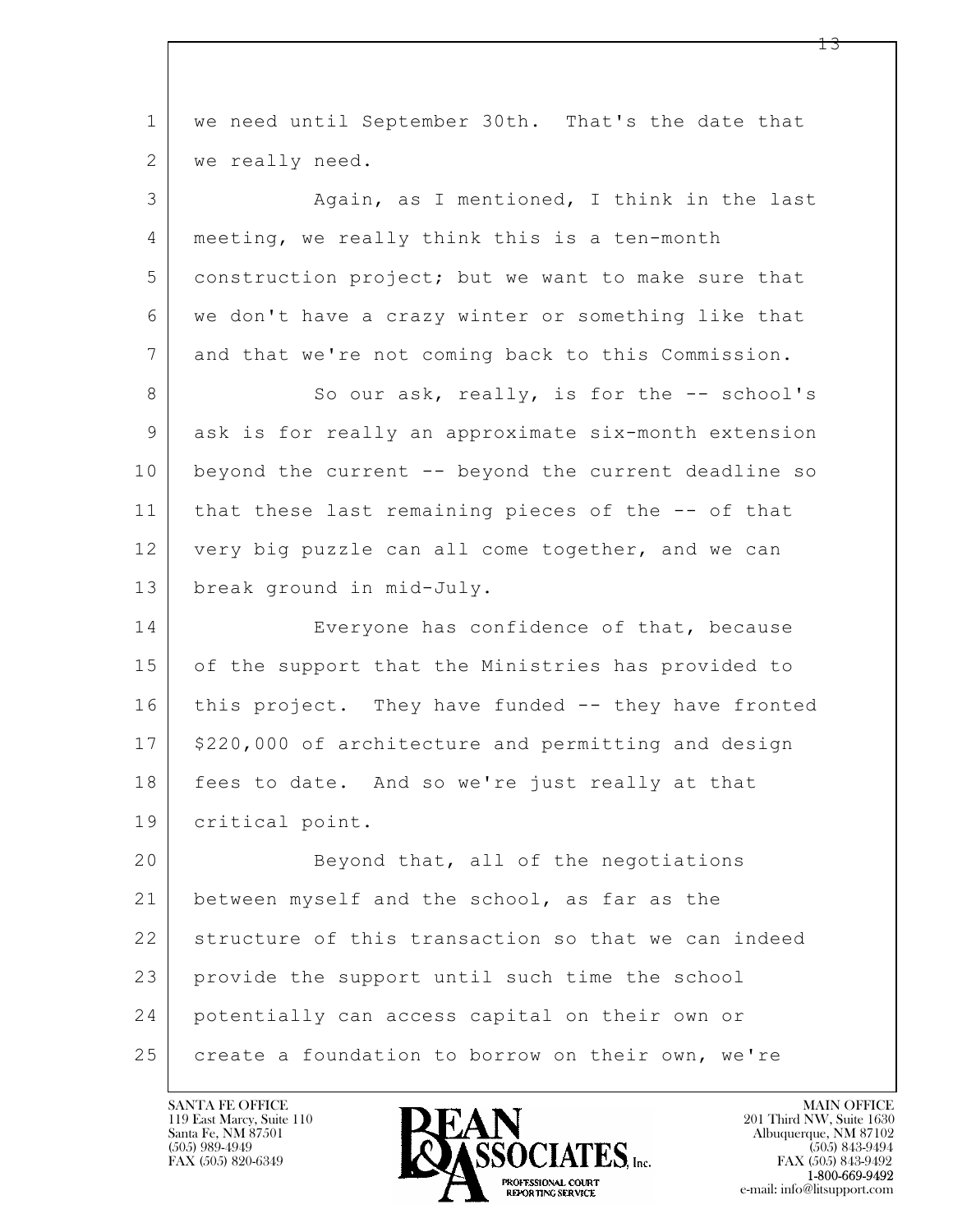| $\mathbf 1$ | here to support them until that period, and if the |
|-------------|----------------------------------------------------|
| 2           | end time comes. So --                              |
| 3           | MR. LEO VALDEZ: The only thing I want to           |
| 4           | add is Charter School Development Corporation will |
| 5           | be the owner -- owner, as a nonprofit; I mean,     |
| 6           | Charter School Development Corporation is. They    |
| 7           | will develop the project. They will oversee the    |
| 8           | construction. At the end of the day, they will be  |
| 9           | the landlord and their [inaudible] transaction.    |
| 10          | But at the end of the day, if something            |
| 11          | were to go wrong, Charter School Development       |
| 12          | Corporation is on the hook for the entire          |
| 13          | transaction. So, you know, for that perspective,   |
| 14          | they have, like -- they already own about          |
| 15          | 29 properties throughout the country. And their    |
| 16          | whole mission, as Laura explained, is to help      |
| 17          | charter schools get going and get their facilities |
| 18          | in place.                                          |
| 19          | VICE CHAIR GIPSON: Okay. Thank you.                |
| 20          | Before we have questions, I'm -- this might be a   |
| 21          | good time for Martica to speak.                    |
| 22          | MS. MARTICA CASIAS: Certainly.                     |
| 23          | VICE CHAIR GIPSON: From the PSFA.                  |
| 24          | MS. MARTICA CASIAS: Madam Chair and                |
| 25          | members, as you know our role is to talk about the |

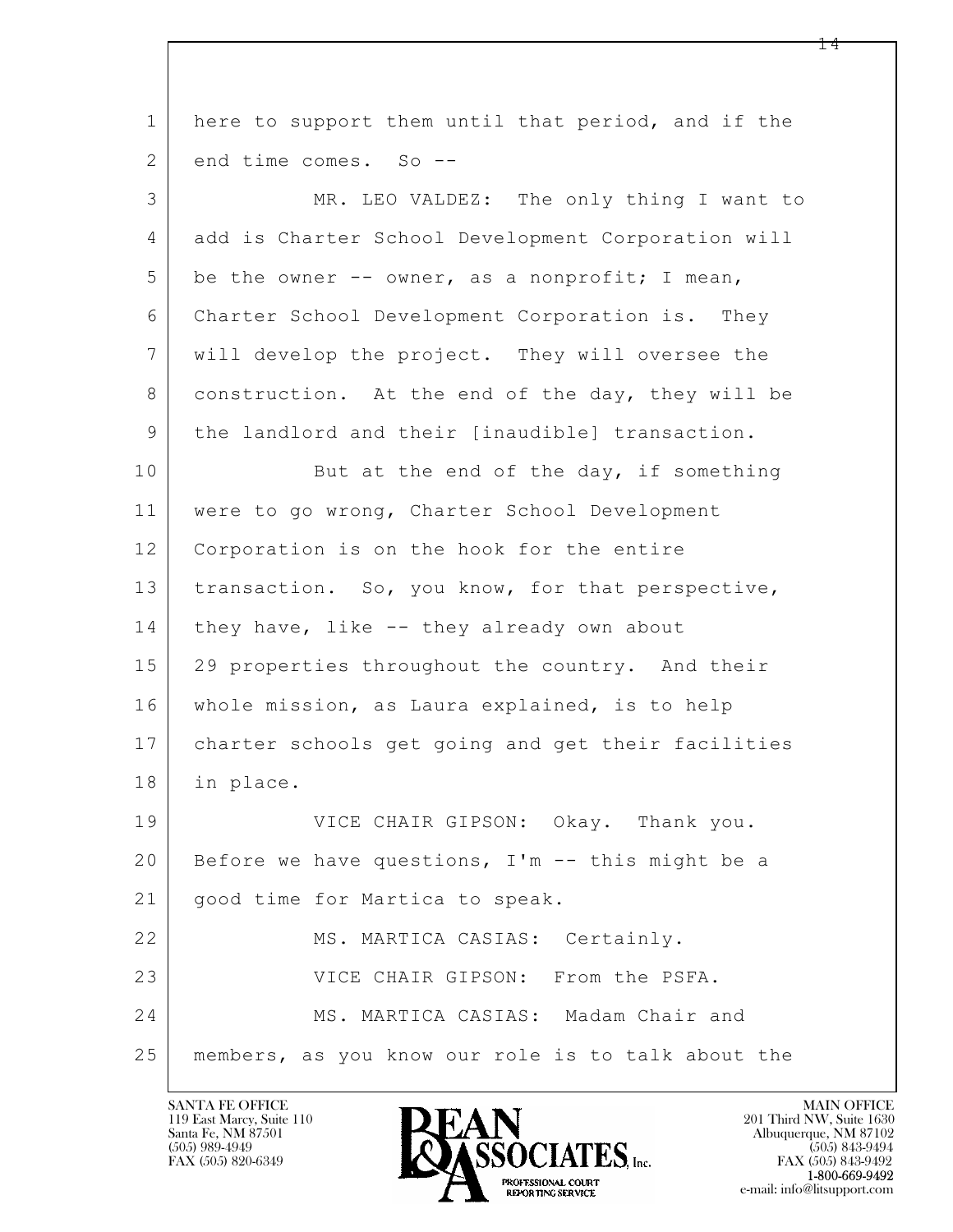| $\mathbf{1}$   | facility. Per statute, we're to talk about the      |
|----------------|-----------------------------------------------------|
| 2              | weighted NMCI and make sure the facility is         |
| 3              | adequate. So I have a couple of topics I want to    |
| $\overline{4}$ | talk about.                                         |
| 5              | We have looked at the construction                  |
| 6              | documents that Sanjay's firm has submitted. And if  |
| 7              | it is built as it is, it's -- it comes out with a   |
| 8              | weighted NMCI score of 6. Weighted NMCI scores,     |
| 9              | it's important to know that zero is perfect, and 6  |
| 10             | is really close to perfect.                         |
| 11             | On the other hand, the existing facility,           |
| 12             | as it is, has continued to age over the last five   |
| 13             | years, and the condition has worsened. And it's in  |
| 14             | about -- weighted NMCI of about 80. So we have some |
| 15             | concerns there about -- about that facility.        |
| 16             | And in my position as a planning and                |
| 17             | design manager, and our mission at PSFA, we hope    |
| 18             | that the charter moves forward and gets into this   |
| 19             | new facility that has an excellent rating.          |
| 20             | When we look at the plans, the classrooms           |
| 21             | are adequate; the playgrounds are adequate; the     |
| 22             | stairs, the fire rating and everything would be     |
| 23             | sufficient for the school.                          |
| 24             | We have seen the submissions. I have them           |
| 25             | in front of me, the program statement -- we ask for |
|                |                                                     |

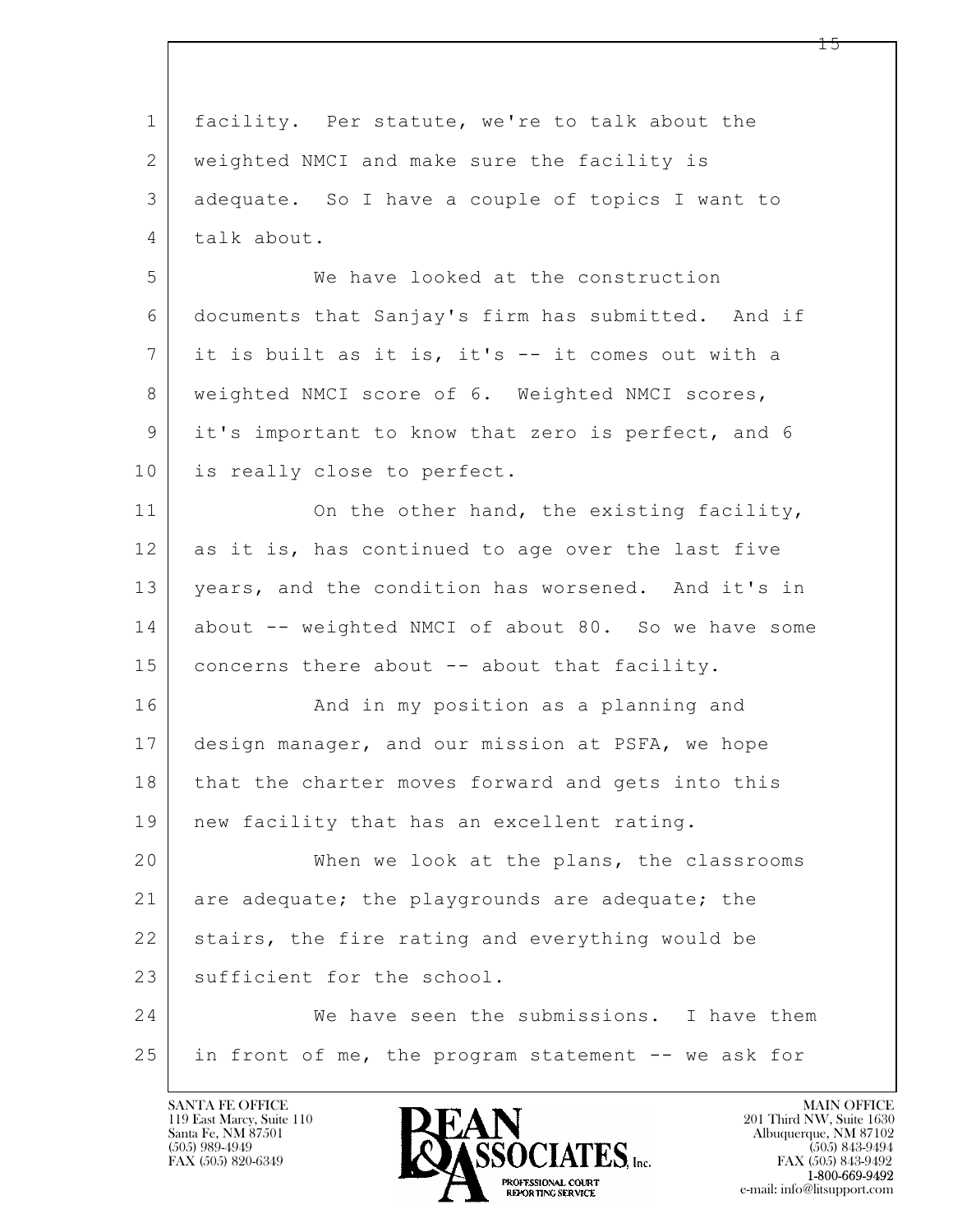1 four stages of submission.

| $\overline{2}$ | We had a program statement. SD is about a            |
|----------------|------------------------------------------------------|
| 3              | 30 percent design completion. And then we have the   |
| 4              | design development, which is 60 percent.             |
| 5              | So we anticipate the next submission, the            |
| 6              | architect, Mr. Sanjay tell- -- Mr. Engineer, I'm     |
| 7              | sorry -- tells us it will be on May 1st. So we will  |
| 8              | probably turn that around and have the permit set    |
| 9              | ready by -- within two weeks of that date. So we     |
| 10             | will say, "Get ready, hire your contractor, and go   |
| 11             | build."                                              |
| 12             | So when the permit is ready, then they               |
| 13             | have to go out for RFP for a contractor, unless this |
| 14             | is a design bid build.                               |
| 15             | MS. LAURA FIEMANN: We're going to bid.               |
| 16             | MS. MARTICA CASIAS: You're going to bid.             |
| 17             | Get the permit set. They should be able to go out    |
| 18             | to bid about May 15th or so.                         |
| 19             | So from our agency's perspective again,              |
| 20             | the facility meets the average weighted NMCI, and    |
| 21             | it's good for the students. The existing facility    |
| 22             | continues to age and deteriorate, as it is. But we   |
| 23             | have a good working relationship with the architect. |
| 24             | And every time we call the school for information,   |
| 25             | they're always there and present for us, for the     |

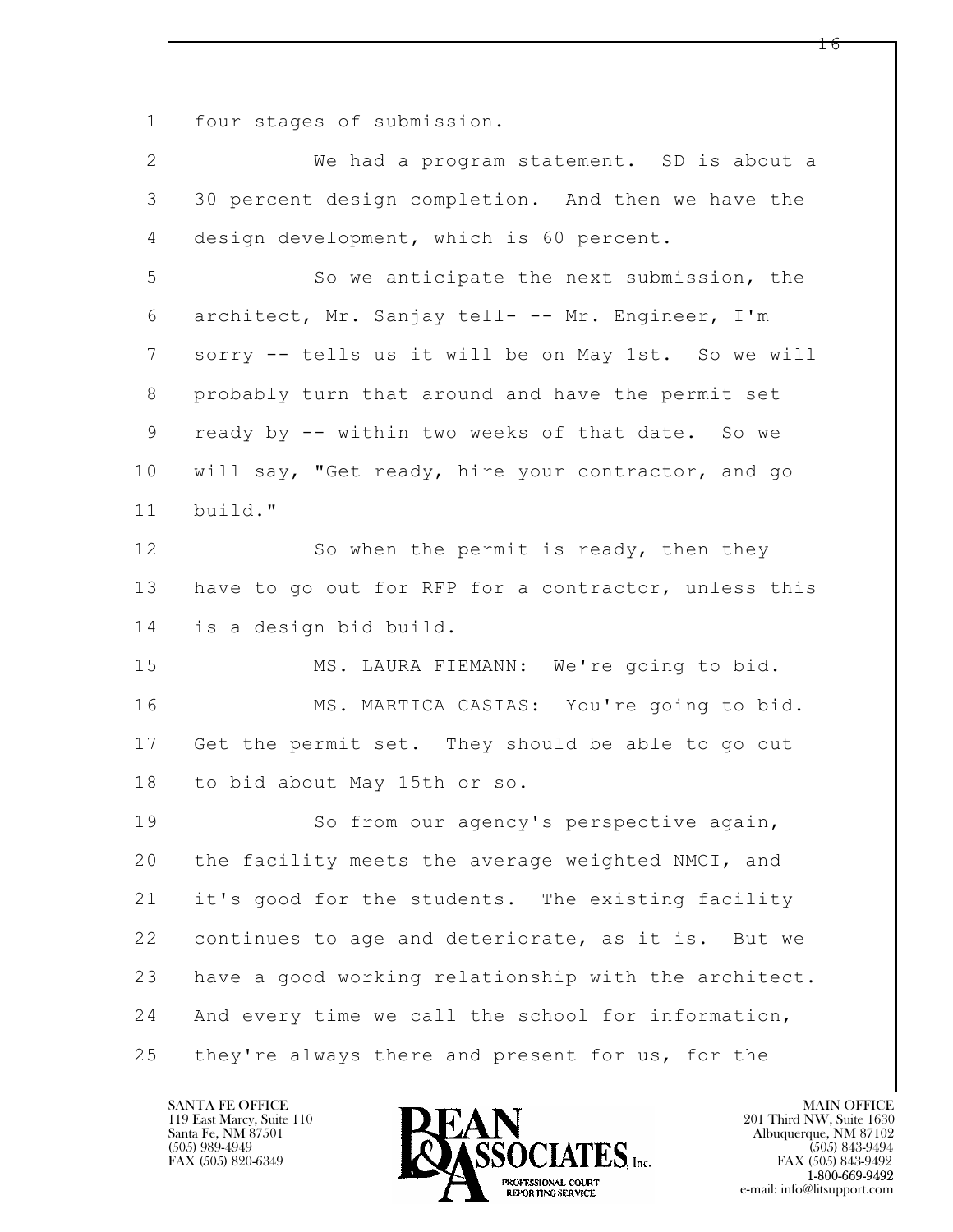$\mathbf{L}$  1 agency. 2 With that said, I stand for any questions, 3 if anyone has them, about the facility or anything 4 to that effect. 5 VICE CHAIR GIPSON: Any questions? 6 Commissioner Ambruster? 7 COMMISSIONER ARMBRUSTER: Sorry. This is 8 | my first time dealing with this. 9 So you looked all around Española at empty 10 whatevers, and I know you would have to spend lots 11 of money to refurbish it. And so this was actually 12 the best option? Is that how this kind of started? 13 MS. BENNETT ANDERSON: Originally, when we 14 submitted the charter and it was accepted, we had 15 PSFA come out and look at -- there were originally 16 11 buildings on the campus that we intended to use. 17 And that's where the score of 80-plus came back from 18 PSFA. 19 | And so the -- the group that was -- the 20 applicant group decided that it was more fiscally 21 responsible to look for a new building, rather than 22 trying to invest monies into older -- older -- older 23 buildings. I assure you; they're definitely older 24 buildings. 25 So it was -- it was really how can you be

119 East Marcy, Suite 110<br>Santa Fe, NM 87501

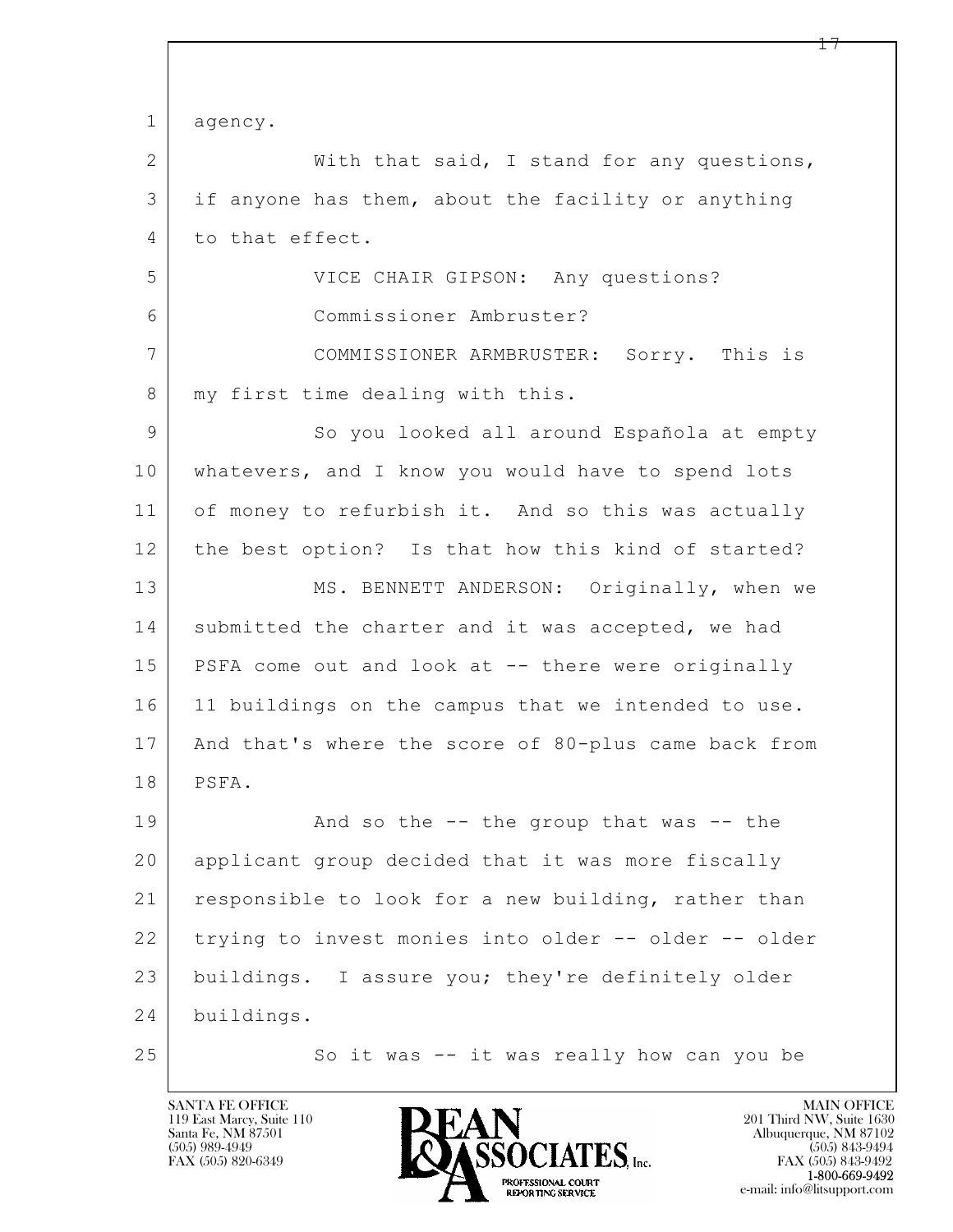| $\mathbf 1$ | fiscally responsible with whatever funding that you   |
|-------------|-------------------------------------------------------|
| 2           | do have.                                              |
| 3           | MS. LAURA FIEMANN: I think another thing              |
| 4           | of note is that this is a very large school. This     |
| 5           | is 600 kids. We're not talking about, you know,       |
| 6           | 150 kids that we find a little warehouse -- I do it   |
| 7           | all the time; right? I find a little warehouse.<br>We |
| 8           | build eight classrooms. Boom. We're done. It's a      |
| $\mathsf 9$ | low-cost, low-impact project.                         |
| 10          | This is 600 kids. You can't put 600 kids              |
| 11          | in a pieced-together modular campus. You can't put    |
| 12          | 600 kids and be able to meet the weighted average     |
| 13          | without really looking at a solid facility solution.  |
| 14          | And one of the issues in Española is that             |
| 15          | in order for them to serve the student population     |
| 16          | that they aim to serve, getting 10 to 12 acres of     |
| 17          | land that has the utilities and has the access is     |
| 18          | also very, very difficult.                            |
| 19          | So when their realtor looked, there wasn't            |
| 20          | anything existing; there wasn't any land that was     |
| 21          | reasonably priced that we wouldn't have had to have   |
| 22          | cobbled together multiple parcels to try and put      |
| 23          | this all together. And then you add, on top of        |
| 24          | that, that the current owner is donating all of that  |
| 25          | to this project, and the valuation from an appraisal  |
|             |                                                       |

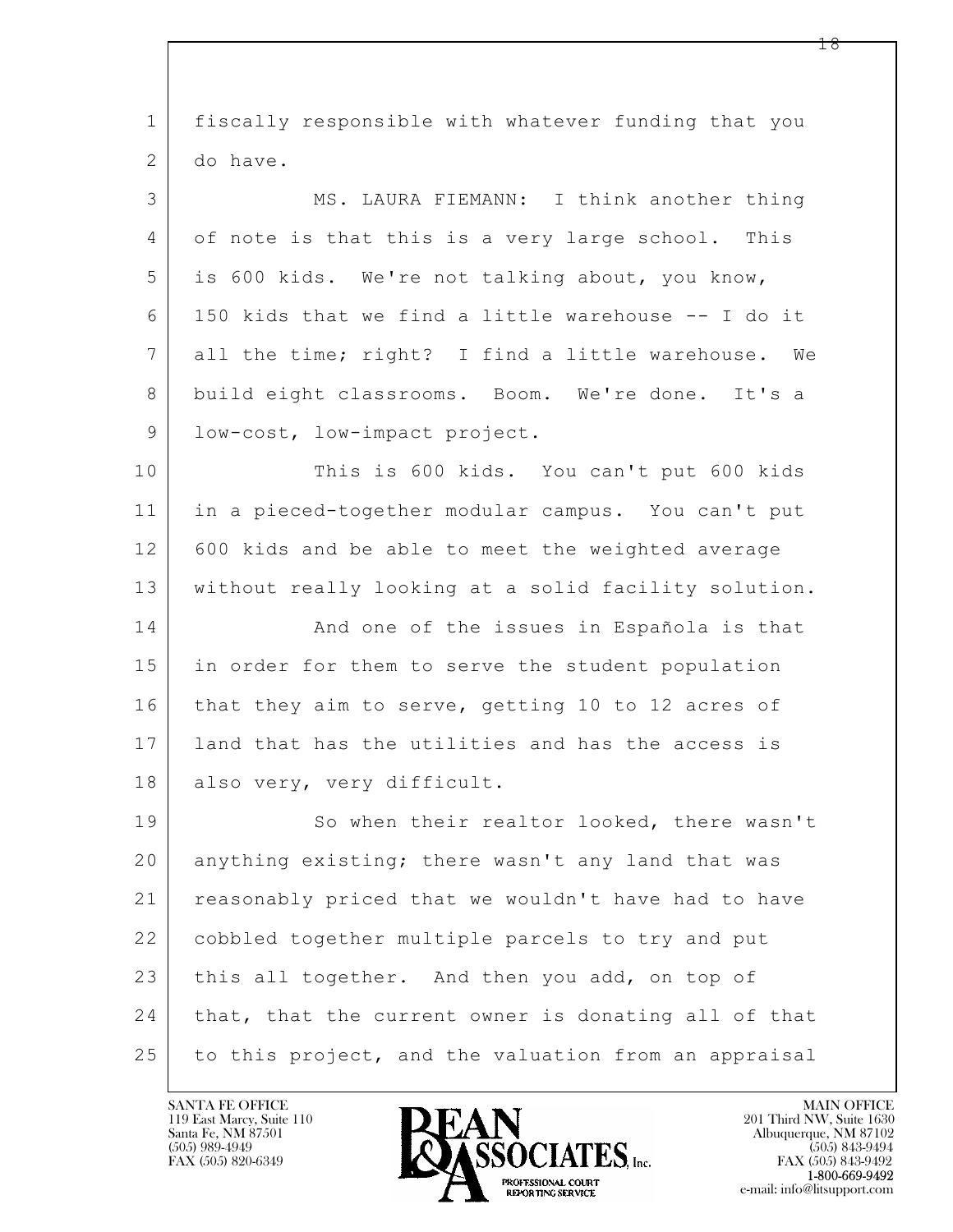$\mathbf{L}$  1 perspective was about a \$4 million donation, it 2 really makes us focus on this site pretty heavily. 3 | VICE CHAIR GIPSON: Martica? 4 MS. MARTICA CASIAS: Commissioner, I 5 wanted to add to that, one of PSFA's jobs is to, 6 when a charter school calls us, we go make 7 assessments in that community. And we've done it in 8 | Española for McCurdy, for Cariños, for the 9 Montessori school. And we have looked at several 10 buildings in the area. 11 So on our part, I think we've done --12 they've asked us to look at more than one facility. 13 And when we did the assessment on that one, we took 14 out buildings; we put back in buildings. And the 15 | new construction is the best, mixed with some of the 16 old. 17 | VICE CHAIR GIPSON: Right. And I do note 18 that you also added the additional information --19 because there had been a question about portables, 20 and the feasibility of bringing in portables instead 21 of a new build. And it's truly not feasible. 22 MS. BENNETT ANDERSON: Well -- and the 23 idea that we have potentially ten acres being 24 donated. 25 VICE CHAIR GIPSON: Right.

119 East Marcy, Suite 110<br>Santa Fe, NM 87501



FAX (505) 843-9492 e-mail: info@litsupport.com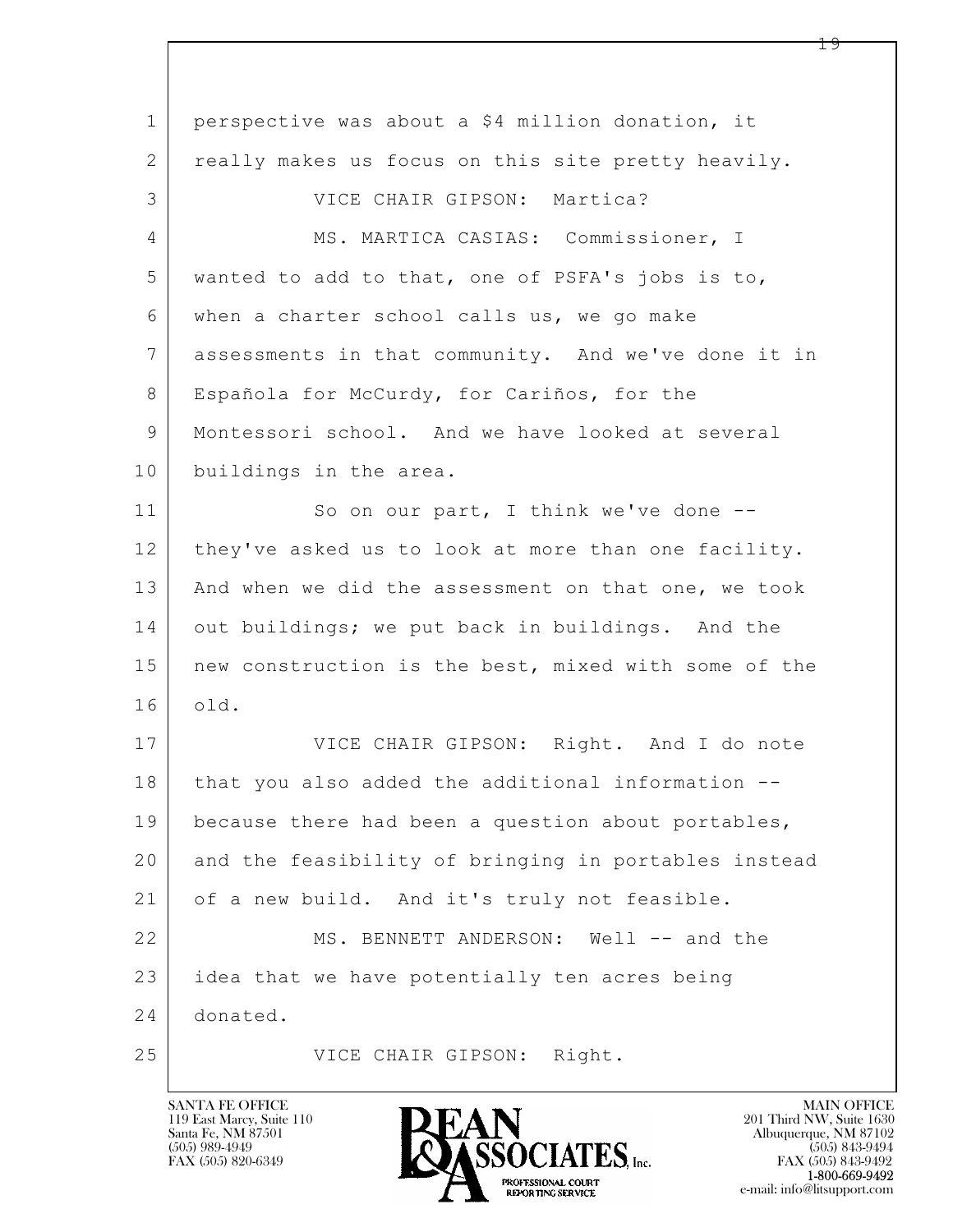$\mathbf{L}$  1 MS. BENNETT ANDERSON: The portion of that 2 that is intended for the new school building is only 3 about three-and-a-half acres. And part of the 4 rationale to make it fit on there and have the 5 parking and the playgrounds that you need was why we 6 went to a two-story building, as opposed to a 7 one-story building. 8 COMMISSIONER SHEARMAN: Could I ask? 9 VICE CHAIR GIPSON: Sure. Commissioner 10 Shearman? 11 COMMISSIONER SHEARMAN: Thank you very 12 much. 13 In your presentation, I think I heard you 14 say a six-month extension. And on this paper, it 15 | says a nine-month. 16 MS. BENNETT ANDERSON: She had talked with 17 other contractors since that was provided to you, 18 | that I was unaware of the information that she had 19 been given. 20 COMMISSIONER SHEARMAN: So the official 21 request -- 22 MS. LAURA FIEMANN: If you'd like to do 23 nine, we'd be thrilled; but six is really what we 24 need. 25 COMMISSIONER SHEARMAN: Just wanted to be

119 East Marcy, Suite 110<br>Santa Fe, NM 87501

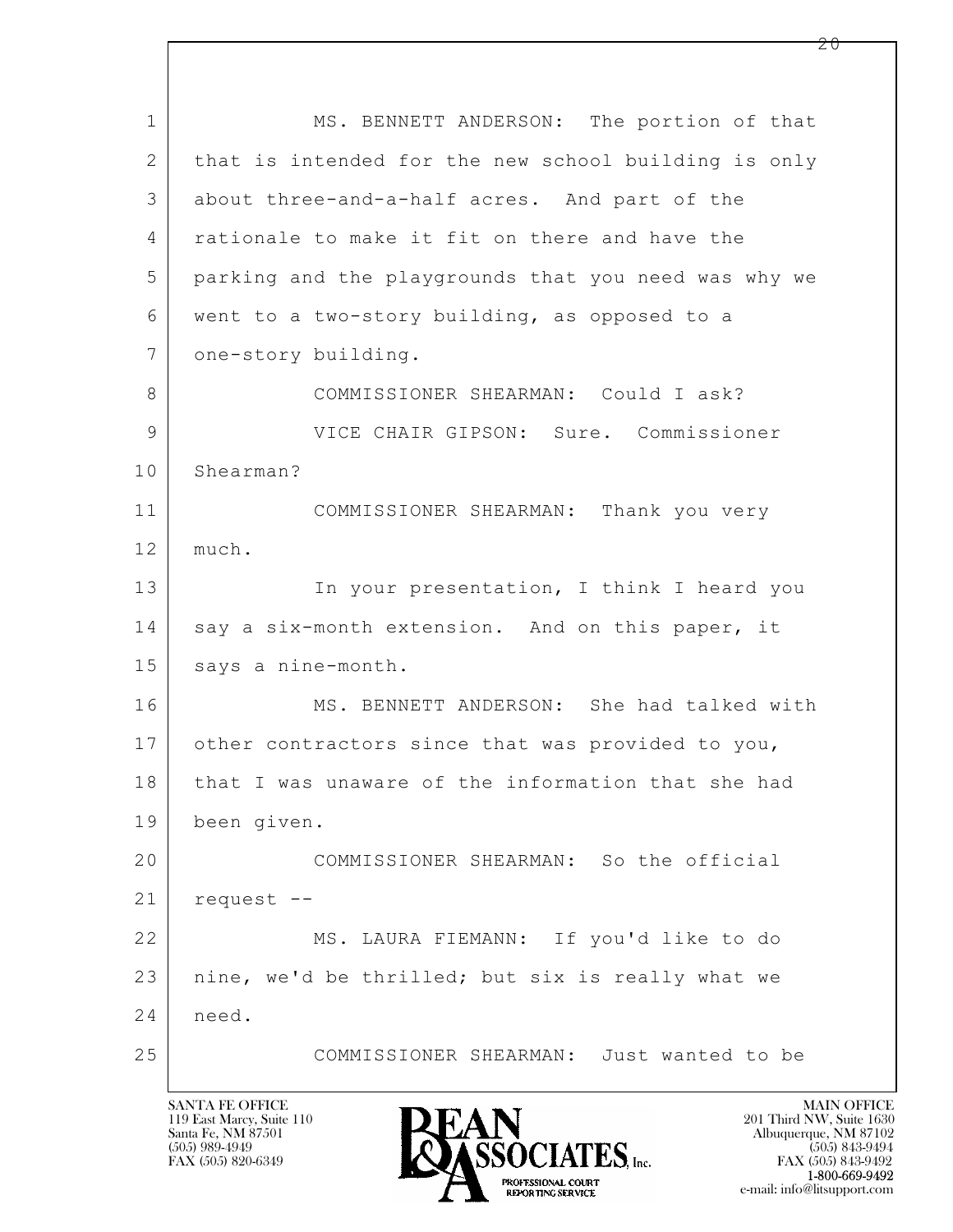$\mathbf{L}$  1 sure, you know, what we're being asked for. 2 MS. BENNETT ANDERSON: Nine would cover us 3 for sure. 4 COMMISSIONER SHEARMAN: I think that would 5 be better. 6 VICE CHAIR GIPSON: Because nine covers 7 the potential of any kind of stoppages because of 8 bad weather or materials don't come in on time or 9 anything like that. It's -- it's a -- it's not an 10 unreasonable request, when you're --11 MS. BENNETT ANDERSON: But it also -- it 12 also poises us to be able to get the kids in over 13 the Christmas break. What a shame to have a brand 14 new building done, and we can't get the kids in as 15 soon as we possibly can. 16 COMMISSIONER SHEARMAN: They'll be glad to 17 get in it whenever they can. 18 | MS. BENNETT ANDERSON: Can you imagine? 19 There's our new building, but we can't get in it? 20 COMMISSIONER SHEARMAN: A move might be 21 interesting while school's still in session, but -- 22 I have two questions. I'm not sure I ever heard a 23 total price for this. 24 MS. LAURA FIEMANN: So the overall project  $25$  cost is  $-$  and we're talking about the whole,

119 East Marcy, Suite 110<br>Santa Fe, NM 87501

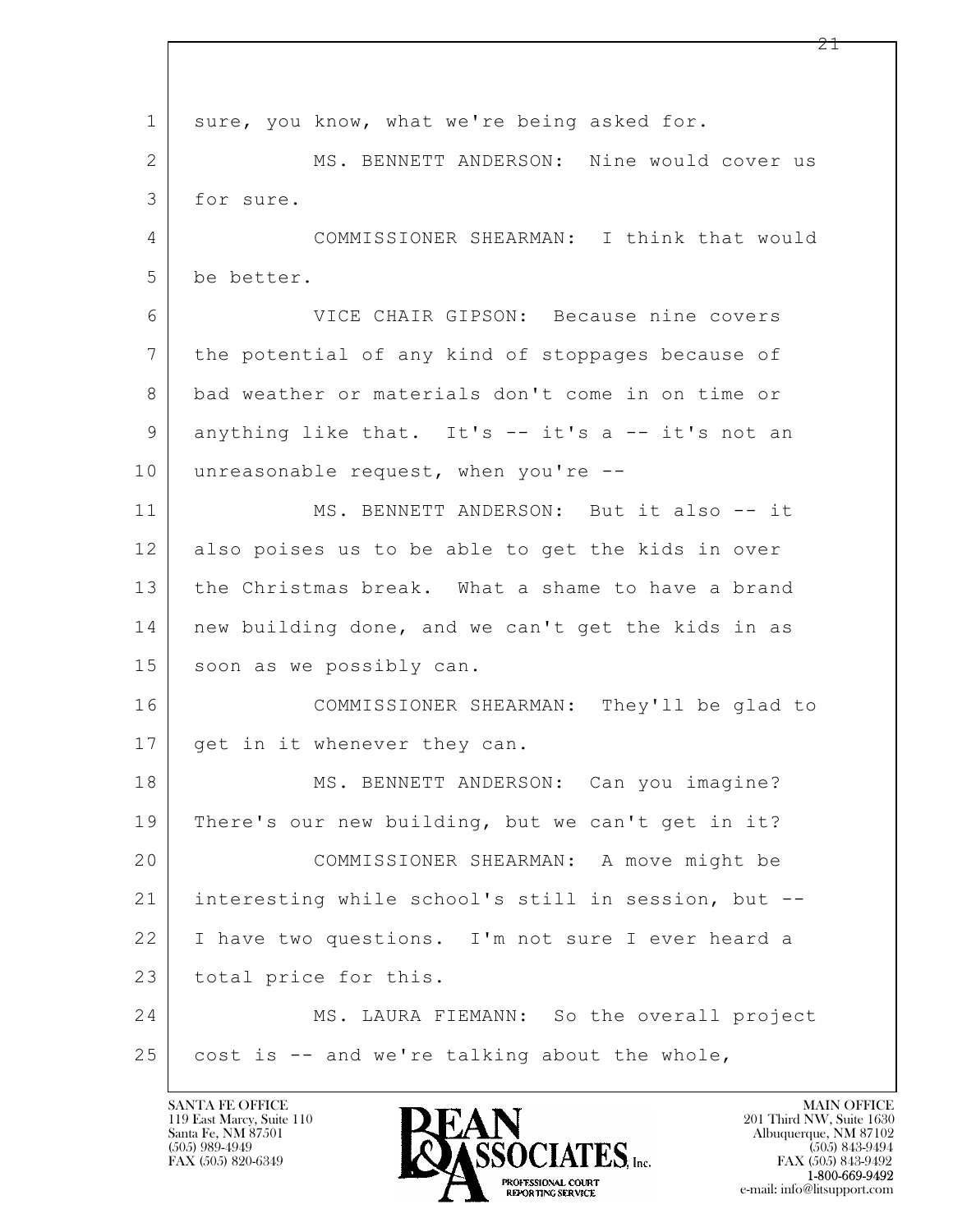$\mathbf{L}$  1 overall project, including the financing and 2 including all the things that are required -- is 3 about \$9.1 million. 4 COMMISSIONER SHEARMAN: Okay. 5 MS. LAURA FIEMANN: The actual 6 construction -- so the actual contractor's contract 7 will be right around \$155, \$150 a square foot. So 8 | that's just under \$5 million -- is that right? --9 | \$6 million. So it's about a \$6 million, you know, 10 economic impact to this community, as well. 11 VICE CHAIR GIPSON: Great. Great. 12 COMMISSIONER SHEARMAN: And my other 13 question, to make the payments on this amount, are 14 you looking at just the lease assistance amount? 15 Will that cover it? Or are you going to have to use 16 operational funds, as well? 17 MS. BENNETT ANDERSON: We will have to use 18 operational funds. Our original thinking had been 19 that with 584 children, that that would bring in 20 around \$430,000 each year. And we have been 21 planning for some time, expecting for some time, 22 that there would be about another \$57,000 of 23 operating funds that we could readily handle. 24 So the expectation is that, you know, 25 we're set up to be able to handle about another

119 East Marcy, Suite 110<br>Santa Fe, NM 87501



FAX (505) 843-9492 e-mail: info@litsupport.com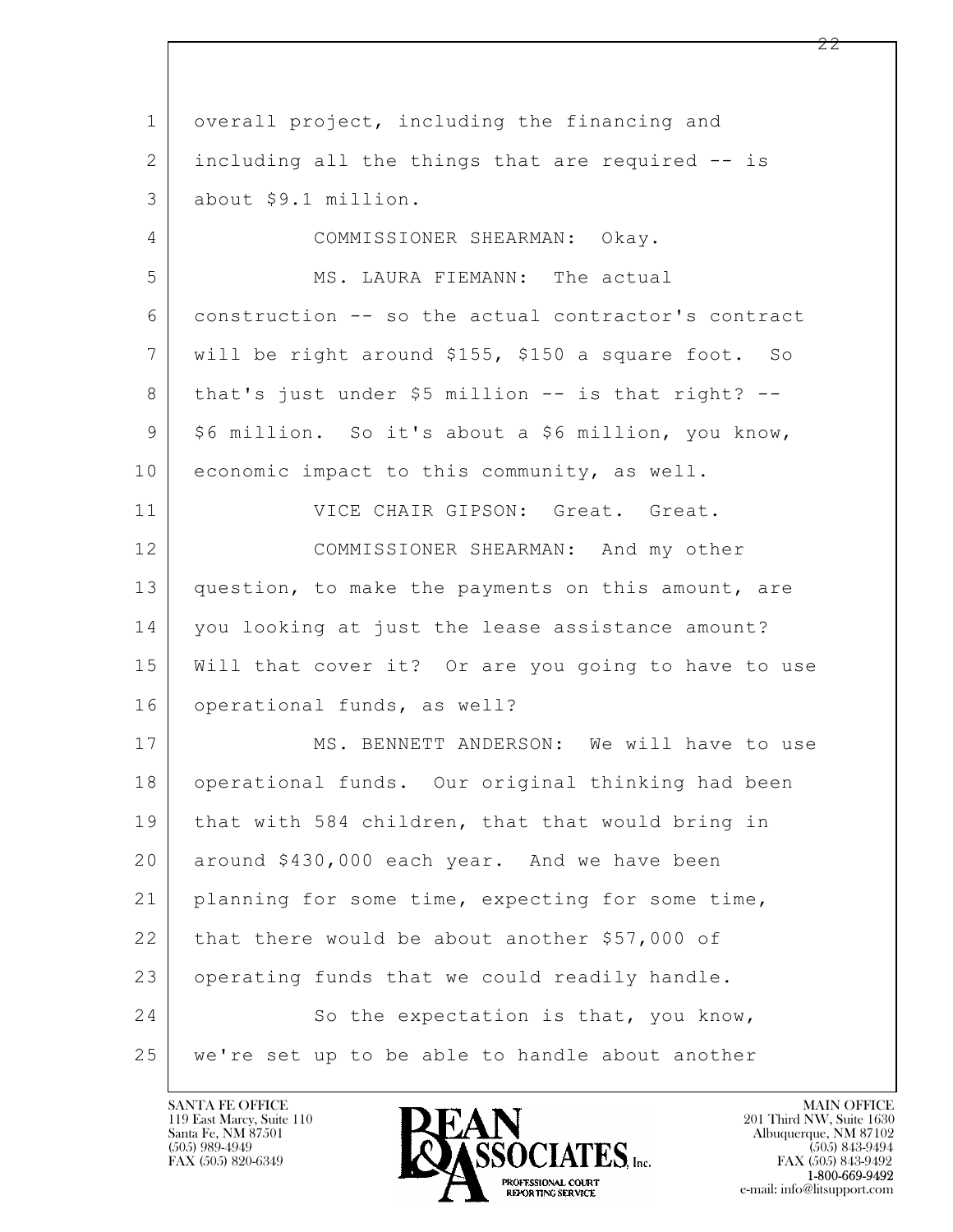$\mathbf{L}$  1 | \$75,000, including increases in insurance, increases 2 in maintenance. 3 COMMISSIONER SHEARMAN: Right. 4 MS. BENNETT ANDERSON: You know, other 5 attendant parts. But it's all in the pro forma 6 that, you know, Laura has seen and her financial 7 partners have seen. And I believe that that's 8 acceptable. 9 MS. LAURA FIEMANN: Yes. Yes. 10 MS. BENNETT ANDERSON: They've seen all 11 the pieces that we've -- 12 VICE CHAIR GIPSON: And you've factored in 13 | the physical cost of the move, as well? 14 MS. LAURA FIEMANN: The good news is that 15 the move is just across the parking lot; so that's 16 part of it. 17 MS. BENNETT ANDERSON: That's true. 18 MS. LAURA FIEMANN: One of the other 19 things in the construction budget is new furniture 20 for the school. 21 VICE CHAIR GIPSON: Oh, okay. 22 MS. LAURA FIEMANN: So a lot of the stuff, 23 you know, books and stuff have to be moved; but the 24 furniture itself will be new, and it will be in the 25 | facility already.

119 East Marcy, Suite 110<br>Santa Fe, NM 87501

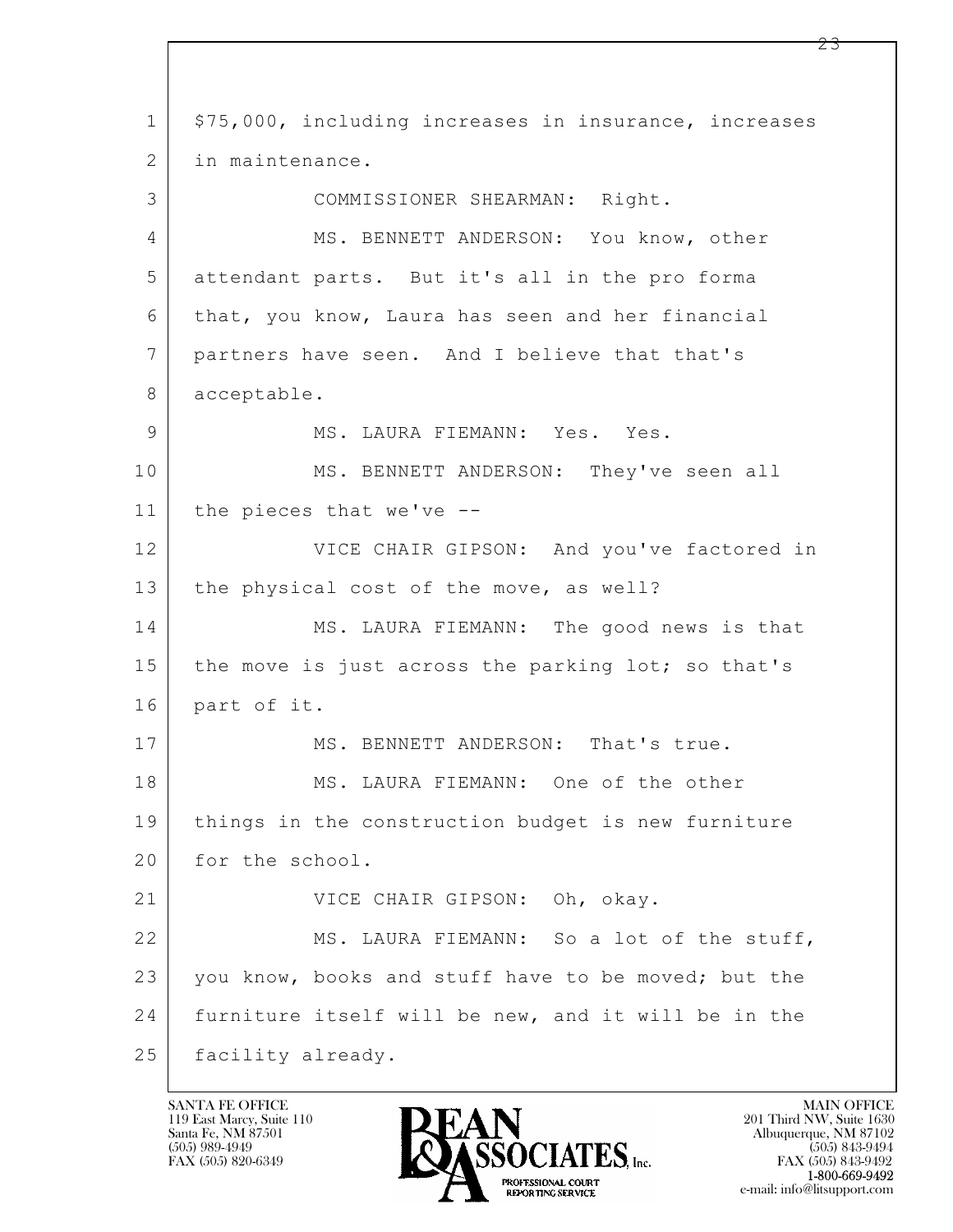$\mathbf{L}$  1 | VICE CHAIR GIPSON: Okay. Okay. 2 COMMISSIONER SHEARMAN: Another question 3 occurred to me; but -- oh, yes, ma'am. I do have 4 another. 5 VICE CHAIR GIPSON: Okay. 6 COMMISSIONER SHEARMAN: So the only -- the 7 only gate left to open is this approval for the tax 8 credit? 9 | MS. LAURA FIEMANN: Uh-huh. 10 COMMISSIONER SHEARMAN: That's it? 11 MS. LAURA FIEMANN: Yes, that's it. 12 COMMISSIONER SHEARMAN: And if that is 13 | granted, then everything is a go; right? If it's 14 not granted, it's not a go? 15 MS. LAURA FIEMANN: That is correct. 16 VICE CHAIR GIPSON: Actually, I had that 17 question. Can you -- do you have an idea of the 18 likelihood of it being granted or not being granted? 19 MS. LAURA FIEMANN: Sure. So New Mexico 20 Finance Authority, again, is an elected commission 21 of folks. And on the drive here, I received three 22 phone calls from the staff member who is -- his only 23 job is to prepare this for the 28th presentation. 24 So I received three phone calls from him just in 25 that period of time. They have five staff members

119 East Marcy, Suite 110<br>Santa Fe, NM 87501



FAX (505) 843-9492 e-mail: info@litsupport.com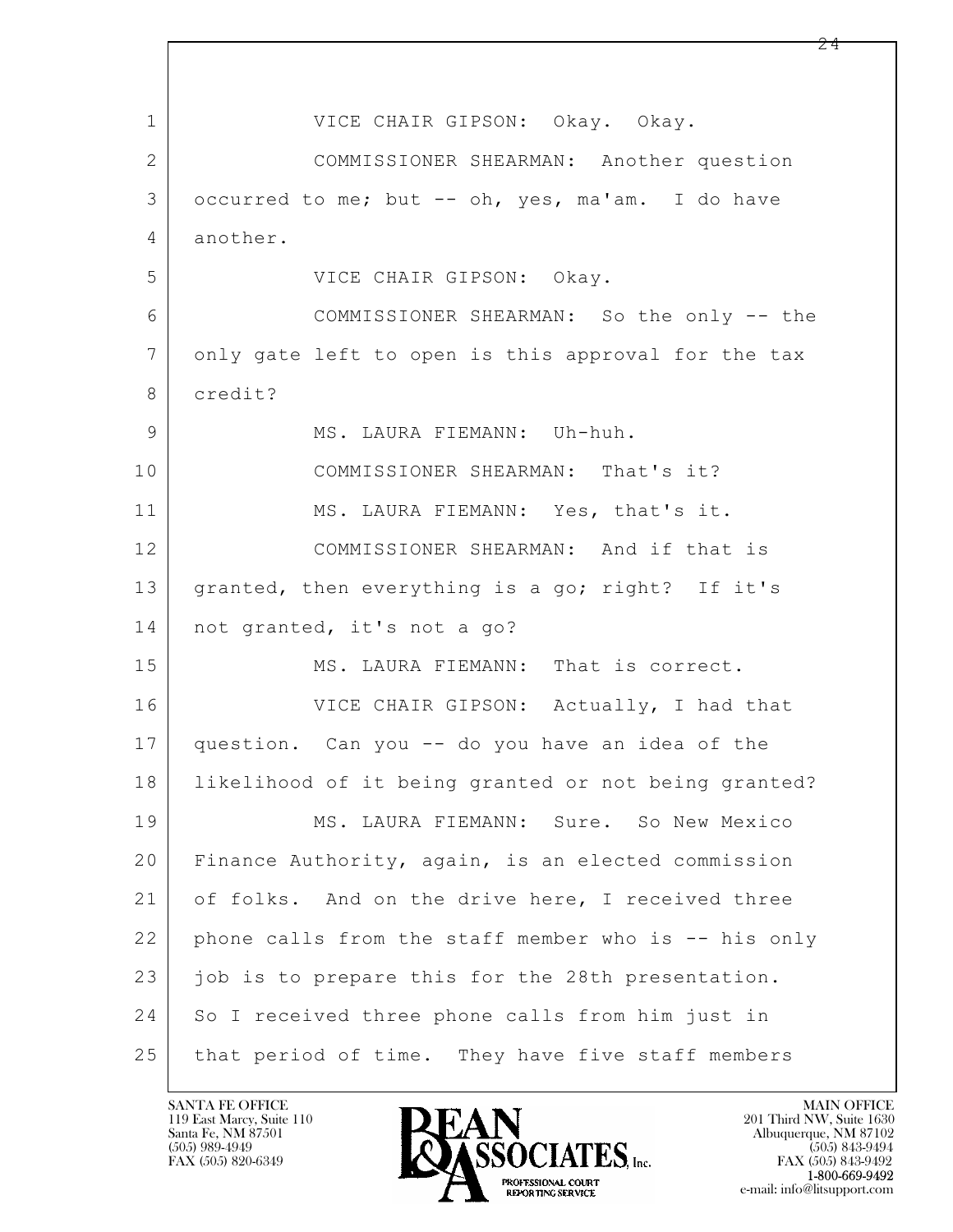| $\mathbf 1$    | working on this project right now to prepare for     |
|----------------|------------------------------------------------------|
| $\mathbf{2}$   | that -- for that meeting.                            |
| 3              | So what I can tell you is that from a                |
| 4              | staff perspective and a prioritization perspective,  |
| 5              | we are in the priority group. They have              |
| 6              | \$8.5 million of tax credits remaining from their    |
| $7\phantom{.}$ | last allocation. They need to allocate those by      |
| 8              | September 1st. We have a buyer for the tax credits.  |
| 9              | This is getting kind of complicated here.            |
| 10             | But basically, we've got the lender that needs to be |
| 11             | part of the structure, the buyer of the tax          |
| 12             | credits -- actually, the tax credits are already     |
| 13             | purchased, and it's sitting in New Mexico Finance    |
| 14             | Authority's bank account now. So they have to        |
| 15             | allocate this by September 1st, or it's a "Use it or |
| 16             | lose it" federal program.                            |
| 17             | We are the top priority. So we think that            |
| 18             | there's going to be lots of motivation. We don't     |
| 19             | think there's any fatal flaw in all of this. And,    |
| 20             | again, it -- I think our only risk at this point,    |
| 21             | quite honestly, is a political risk, if there's some |
| 22             | political thing out there we don't know about.       |
| 23             | But the project is prioritized and scored            |
| 24             | high in the project -- or in their criteria. There   |
| 25             | are two main criteria. Although, they are concerned  |

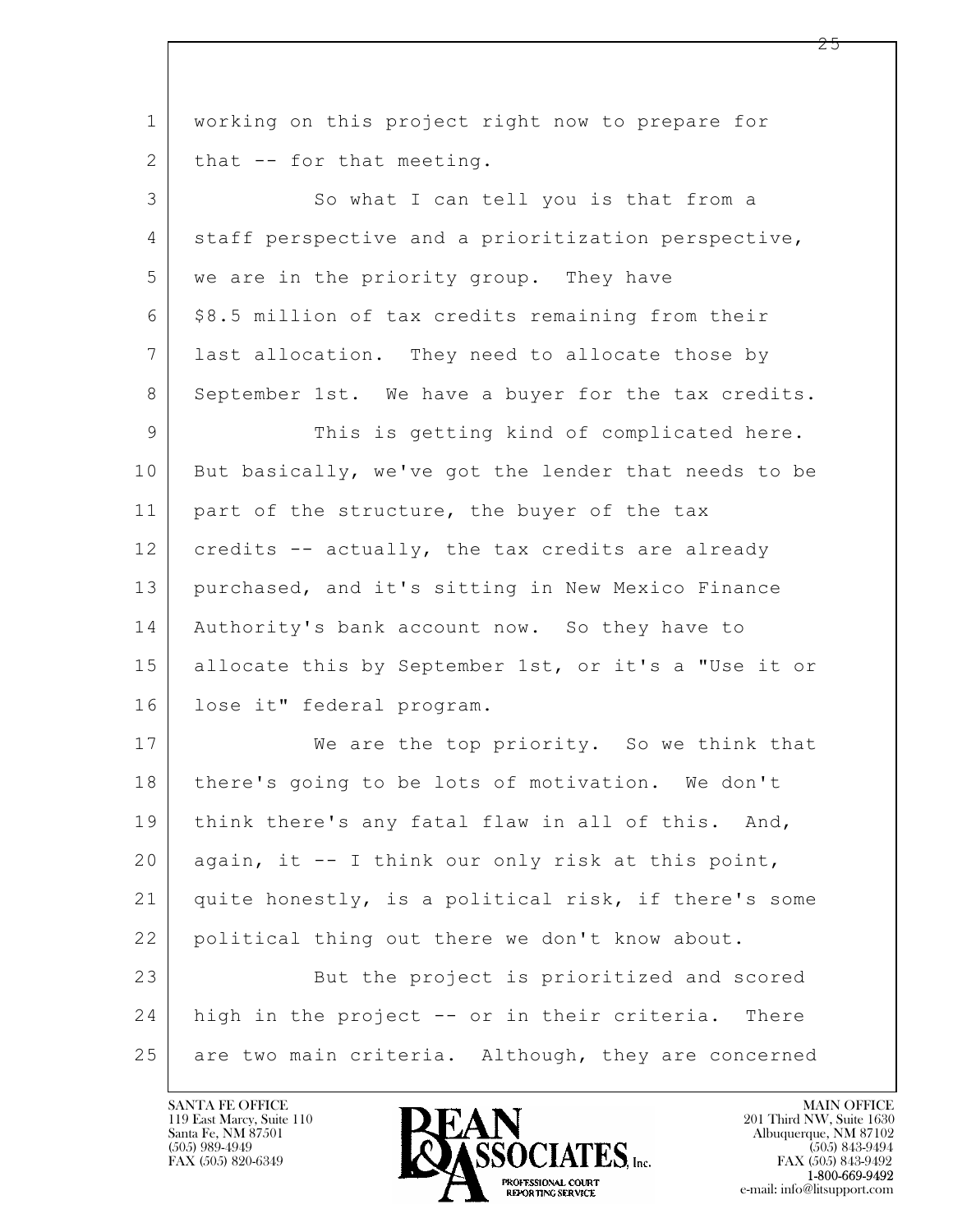| $\mathbf 1$ | about kids, and they're concerned about education,   |
|-------------|------------------------------------------------------|
| 2           | their two criteria have to do with economic          |
| 3           | development and job creation. And we have met all    |
| 4           | of those criteria, and we are confident that the     |
| 5           | amount of construction jobs that will be created     |
| 6           | through the construction of this project, the        |
| 7           | retention of the existing jobs that are currently    |
| 8           | active on that campus, as well as the new jobs       |
| 9           | created -- new permanent jobs created all create a   |
| 10          | very compelling argument.                            |
| 11          | We have also sort of used that angle about           |
| 12          | the fact that this is a K-through-12 school, that,   |
| 13          | we hope upon graduation, will be providing members   |
| 14          | of society who can add to the economic base and add  |
| 15          | to the overall benefit in the Española Valley.       |
| 16          | And they have not really heard that                  |
| 17          | before, because a lot of times New Markets Tax       |
| 18          | Credits are, quite honestly, focused on construction |
| 19          | jobs. That's a lot of times what they are; lots of   |
| 20          | multi-family housing and things like that are done   |
| 21          | with them. At the end, there's not much permanent    |
| 22          | jobs, but there's a permanent community benefit.     |
| 23          | So we feel very, very strongly that the              |
| 24          | 28th will be a very good day for all of us. And      |
| 25          | then at that point, it's putting together the        |

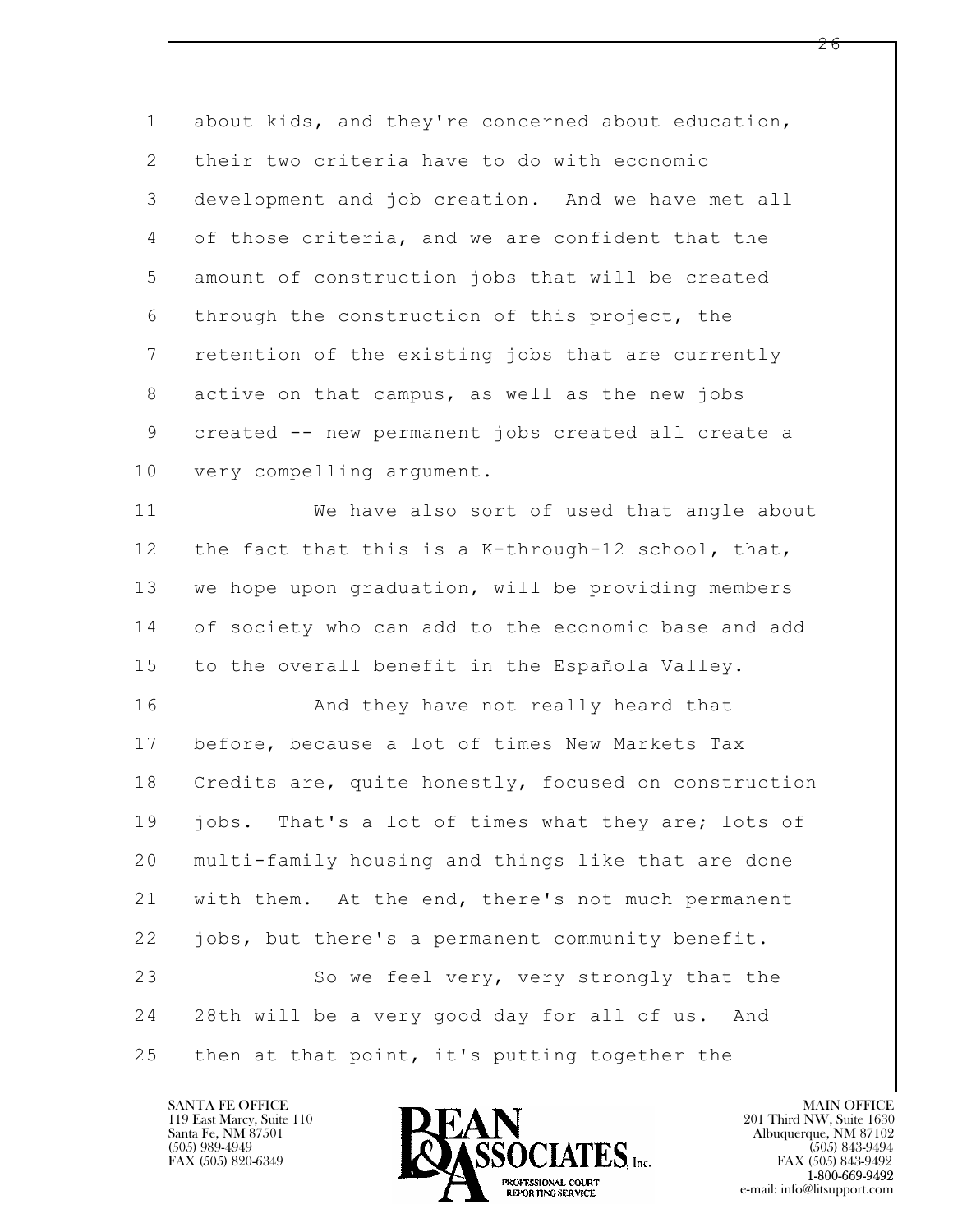| $\mathbf 1$    | papers. At that point, it's the 18 lawyers that are |
|----------------|-----------------------------------------------------|
| $\overline{2}$ | involved in the transaction that will layer on all  |
| 3              | of the federal program stuff with the tax credits   |
| 4              | and layer on the New Mexico Finance Authority stuff |
| 5              | and make lots of requirements of me, so that we can |
| 6              | get the money to get in the ground by July,         |
| 7              | July 15th.                                          |
| 8              | VICE CHAIR GIPSON: Are there any other              |
| 9              | questions?                                          |
| 10             | Commissioner Carr, do you have any                  |
| 11             | questions? No, because he's not there.              |
| 12             | COMMISSIONER ARMBRUSTER: He can hear us;            |
| 13             | but we can't hear him.                              |
| 14             | COMMISSIONER CARR: I'm here. I'm here.              |
| 15             | I do have a question.                               |
| 16             | VICE CHAIR GIPSON: Sure.                            |
| 17             | COMMISSIONER CARR: And I'd like to -- I             |
| 18             | quess, some clarification. I -- you know, I hope    |
| 19             | you know that I've been a cheerleader for this      |
| 20             | school for quite some time; and I'm rooting for you |
| 21             | guys. But I have -- you know, but I'm worried, you  |
| 22             | know.                                               |
| 23             | I -- I -- I am trying to remember what the          |
| 24             | deadline was for the lease purchase agreement to be |
| 25             | done. And I was a little confused about whether     |

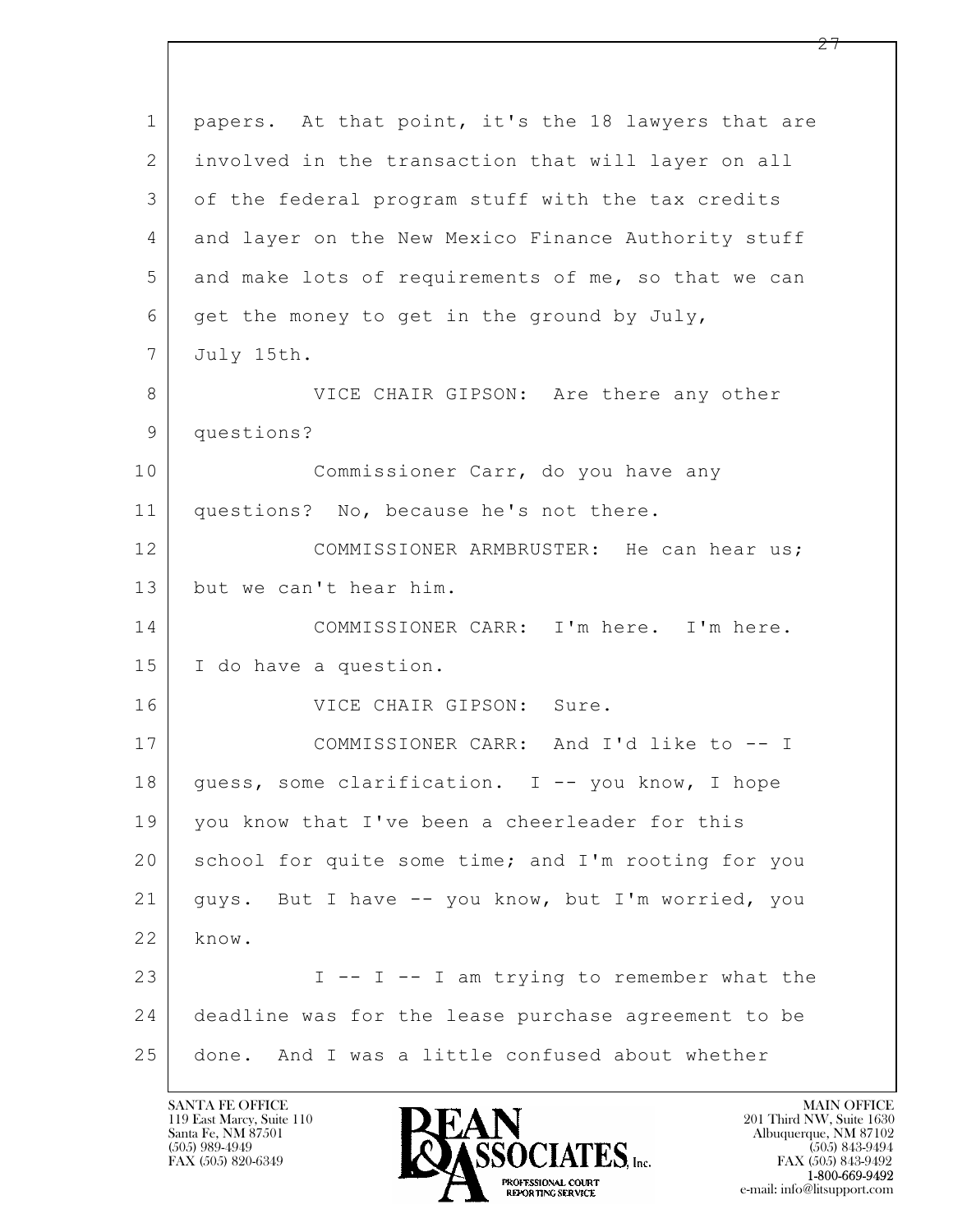| this was a -- going to be a lease purchase agreement |
|------------------------------------------------------|
| or not.                                              |
| MS. LAURA FIEMANN: So the -- this will               |
| eventually be a lease purchase. Is that the right    |
| way to say it, Susan?                                |
| MS. SUSAN FOX: Probably.                             |
| MS. LAURA FIEMANN: It will eventually be             |
| a lease purchase. During the New Markets period,     |
| which is a seven-year period of time that this       |
| federal program that adds a lot of subsidy to the    |
| project, ownership of the project cannot be          |
| transferred during that period. I have -- CSDC, we   |
| have to own the project during that seven-year       |
| period.                                              |
| And so during that seven-year period,                |
| there will -- the transaction will be a lease that   |
| seven years and one day will become a lease          |
| purchase. And that's a -- it's a tax issue at that   |
| point. I mean, my intent, from the very beginning,   |
| was to offer the school a lease purchase, a straight |
| lease purchase, as it's required under the Lease     |
| Purchase Act.                                        |
| So we are anticipating that it will be the           |
| so-called straight lease during that seven-year      |
| period to make sure we protect that -- that federal  |
|                                                      |

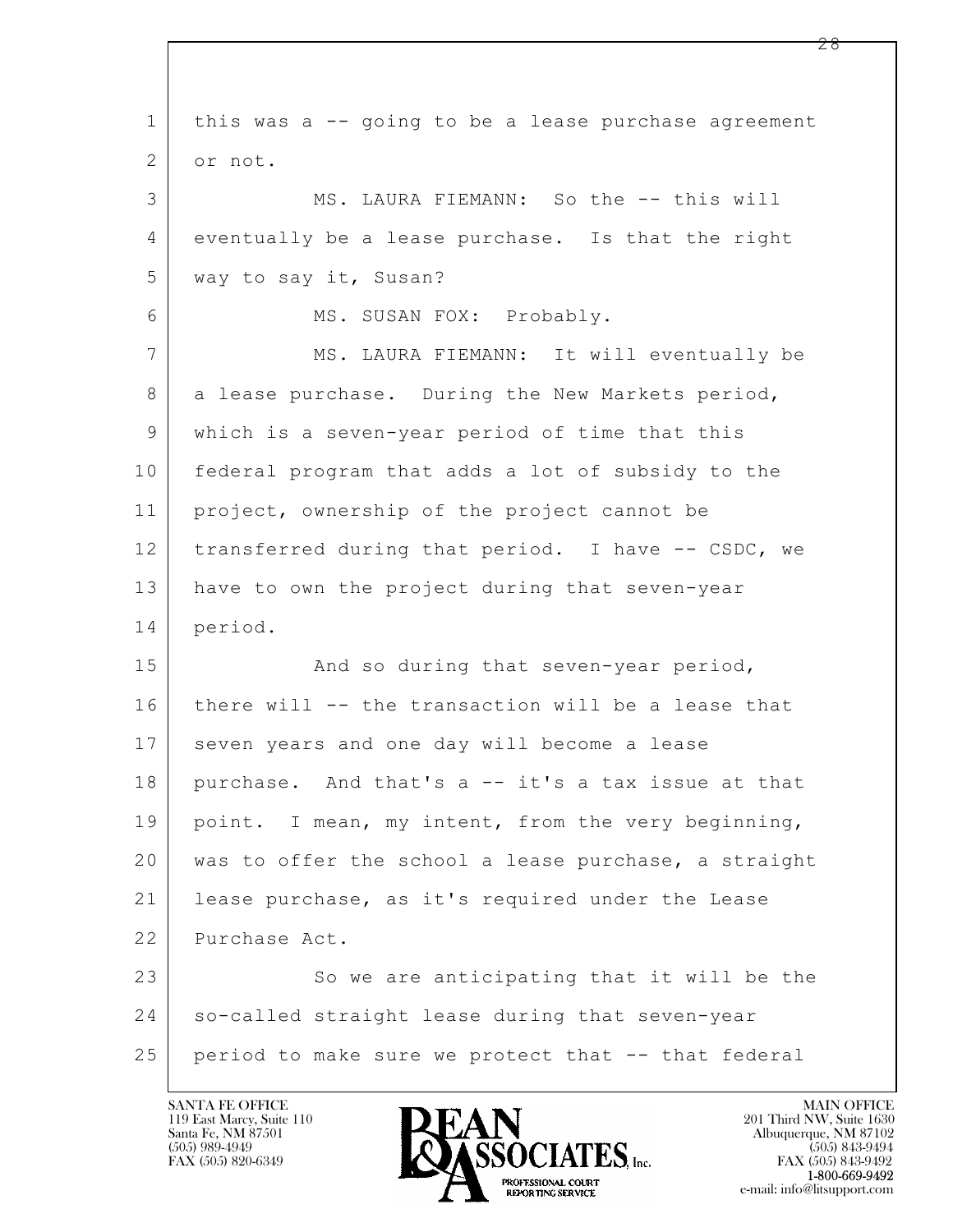$\mathbf{L}$  1 requirement. And then on that very next day, it 2 enters into a lease purchase, where the school is, 3 you know, then, the title owner of the project and 4 buying the building from me over time; or at that 5 time, there may be other options available for them 6 to borrow directly, or create a foundation that that 7 | foundation then borrows directly. 8 We, as a support organization, want to be 9 there as long as is necessary. And then we are -- 10 then we want to leave so that we can recycle our 11 | funds to the next user or school. 12 COMMISSIONER CARR: Okay. So I -- PSFA -- 13 or is there anybody there who can answer my 14 question? 15 | VICE CHAIR GIPSON: Yes, Martica is here. 16 COMMISSIONER CARR: Because it's legal. 17 VICE CHAIR GIPSON: Yeah, Martica is here. 18 So go ahead. 19 | COMMISSIONER CARR: And so, Martica, so 20 the question for her, I mean, is that -- does that 21 fit the law? Does that follow the proper guidelines 22 that we need? 23 MS. MARTICA CASIAS: Commissioner Carr, I 24 don't have the statute and that in front of me; but 25 to the best of my knowledge, it does. But there

119 East Marcy, Suite 110<br>Santa Fe, NM 87501

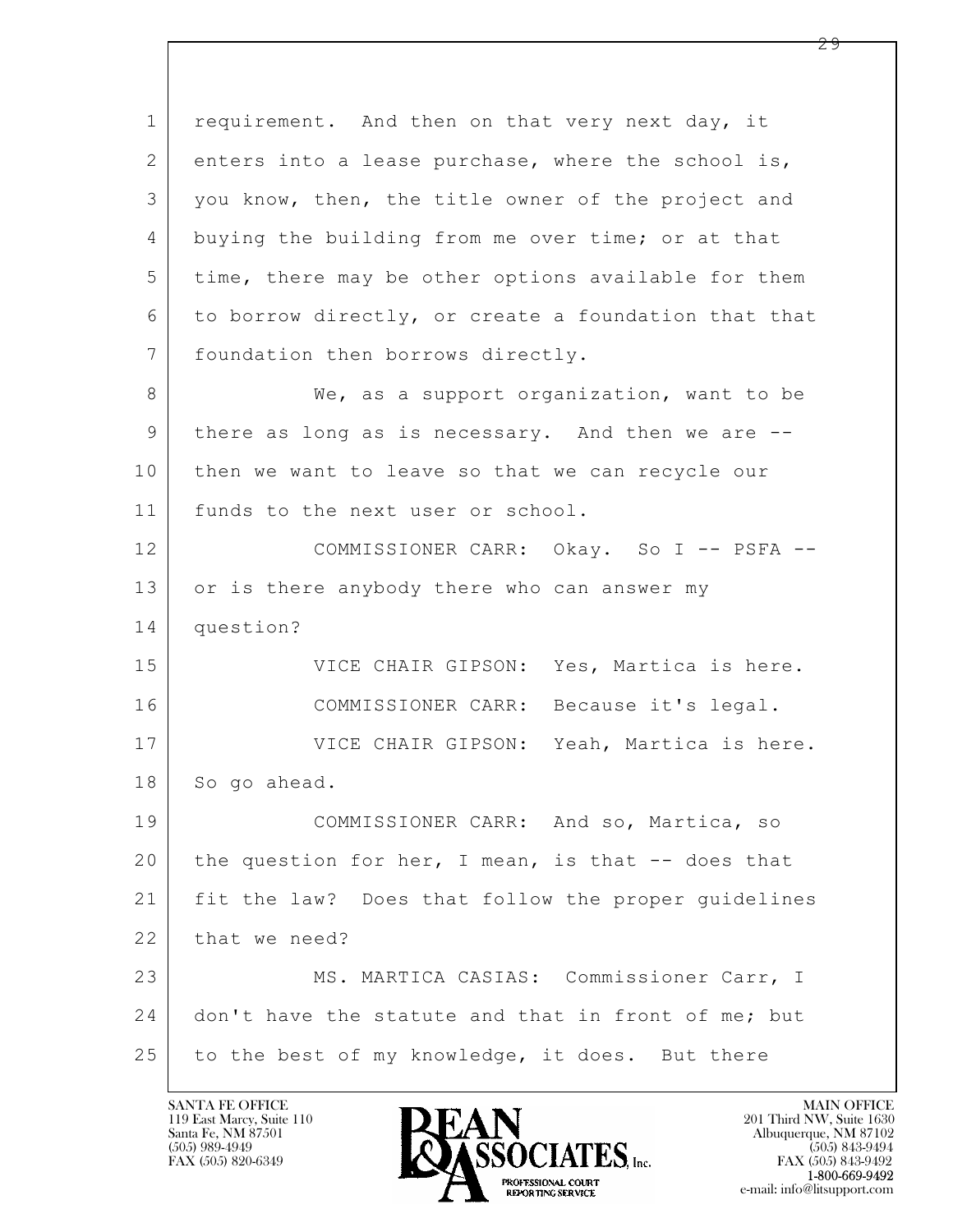$\mathbf{L}$  1 is -- there are attorneys in the room that can 2 better answer that question than I can. 3 MS. BENNETT ANDERSON: Susan is the 4 school's attorney. 5 COMMISSIONER CARR: Okay. If she's there? 6 VICE CHAIR GIPSON: Susan Fox is here. 7 And Dylan is here -- Dylan Lange is here, as well. 8 COMMISSIONER CARR: Oh, very good. So, 9 yeah, I was wanting to get an answer, because that 10 does concern me. 11 | MS. SUSAN FOX: Commissioner Carr, are you 12 | talking about the 2015 deadline statute? 13 COMMISSIONER CARR: Yeah. 14 MS. SUSAN FOX: Yeah. Under that 2015 15 deadline statute, there's -- as you know, there's 16 three different ways -- three-and-a-half different 17 ways -- to satisfy it. 18 One is by being in a public building. The 19 other one is by being under a lease purchase. 20 | VICE CHAIR GIPSON: Right. 21 MS. SUSAN FOX: But the third one is the 22 one that we would be, and other schools are in, when 23 they're in a straight lease with a private owner. 24 And that is to have a provision in the lease that 25 says that the owner is obligated to maintain the

119 East Marcy, Suite 110<br>Santa Fe, NM 87501

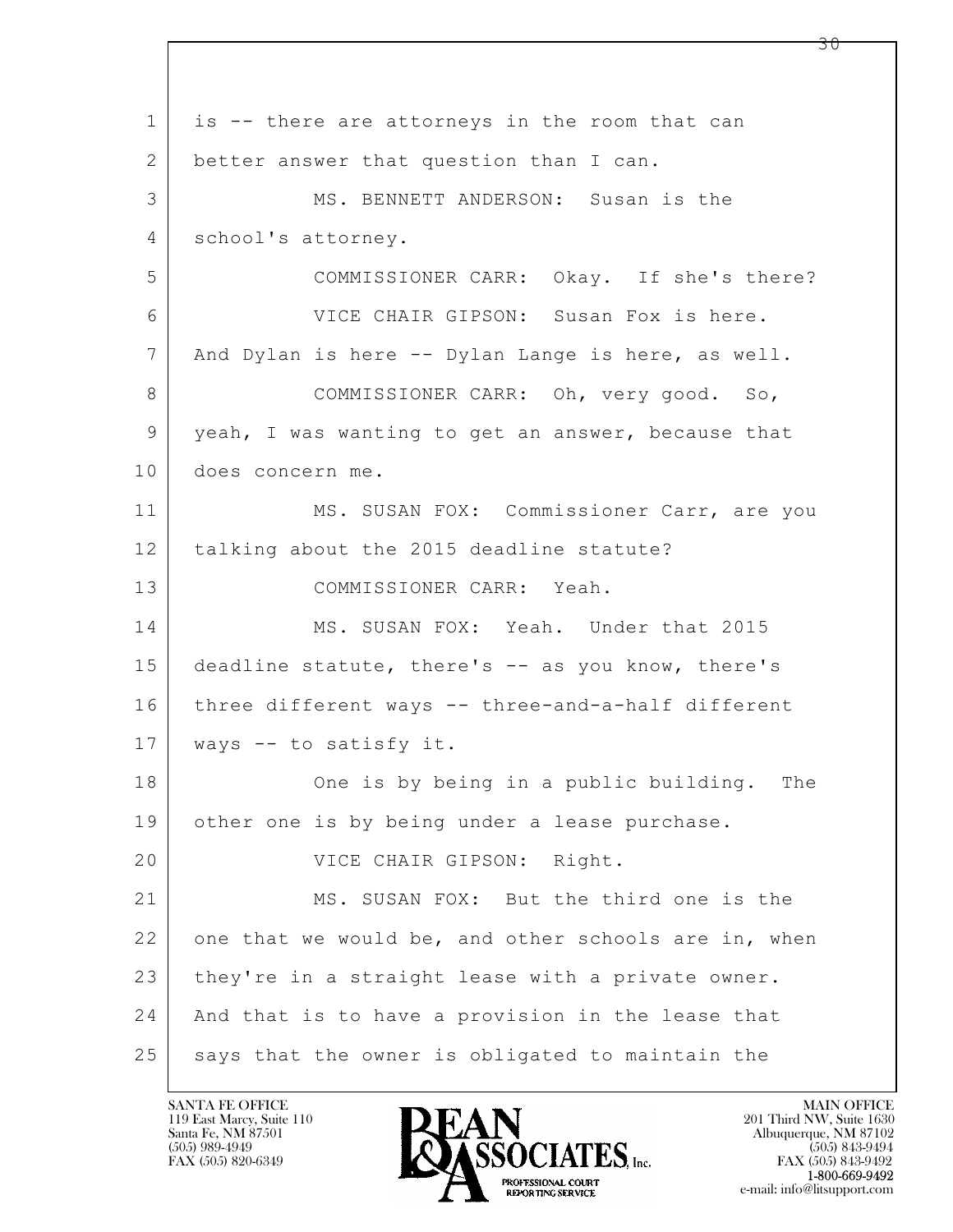$\mathbf{L}$  1 facility. 2 COMMISSIONER CARR: I was just cut off 3 from -- I'm sorry. I need to have whatever was said 4 repeated. 5 MS. SUSAN FOX: Oh, okay. No worries. No 6 worries. Sorry. They're turning the phone around 7 here. 8 I was just reiterating the 2015 deadline. 9 Are you there? 10 Everyone is going to be really well-versed 11 in the 2015 deadline statute. 12 Can you hear us? 13 (A discussion was held off the record.) 14 COMMISSIONER CARR: Got cut off again. 15 MS. SUSAN FOX: No one is going to touch 16 the phone. 17 COMMISSIONER CARR: Okay. 18 | MS. SUSAN FOX: All right. So I was just 19 sort of recapping the 2015 deadline statute and the 20 three-and-a-half ways that you can satisfy that. 21 One is by being in a public building. Two 22 is by being under a lease purchase agreement. And 23 three is by being in a regular lease with a private 24 owner, if the private owner is -- has, in the lease, 25 that it is willing and will maintain the property to

119 East Marcy, Suite 110<br>Santa Fe, NM 87501

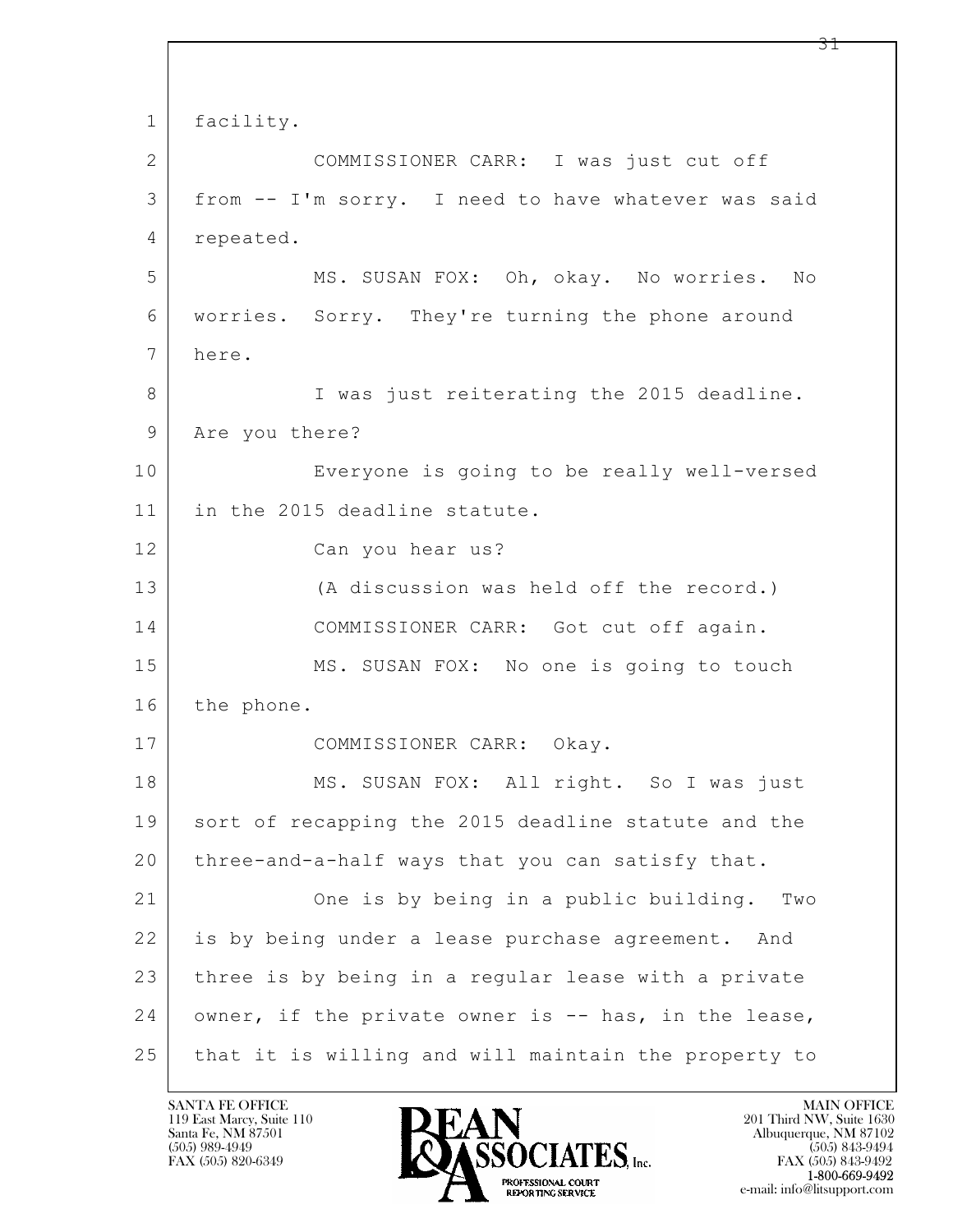| $\mathbf{1}$   | adequacy standards at no additional cost to the      |  |
|----------------|------------------------------------------------------|--|
| 2              | school.                                              |  |
| 3              | And so that is what we will have in any              |  |
| 4              | straight lease with CSDC. They will be obligated to  |  |
| 5              | maintain the facility -- first of all, the facility  |  |
| 6              | will be built to adequacy standards in the first     |  |
| $\overline{7}$ | place. But then they'll be obligated to maintain     |  |
| 8              | that facility to adequacy standards at no additional |  |
| 9              | cost to the school.                                  |  |
| 10             | And on top of that, having no public                 |  |
| 11             | buildings otherwise available for the school to be   |  |
| 12             | in we think satisfies that 2015 deadline statute.    |  |
| 13             | VICE CHAIR GIPSON: Is that satisfactory?             |  |
| 14             | COMMISSIONER CARR: That's satisfactory.              |  |
| 15             | VICE CHAIR GIPSON: Okay. Any other                   |  |
| 16             | questions?                                           |  |
| 17             | Any other questions?                                 |  |
| 18             | I guess I just have that doomsayer                   |  |
| 19             | question. What happens if the tax credits don't      |  |
| 20             | come through? Just -- that's my prurient --          |  |
| 21             | COMMISSIONER SHEARMAN: Back to square                |  |
| 22             | one?                                                 |  |
| 23             | MS. BENNETT ANDERSON: Oh, please. I                  |  |
| 24             | really don't want to see that happen. I have to      |  |
| 25             | tell you that.                                       |  |

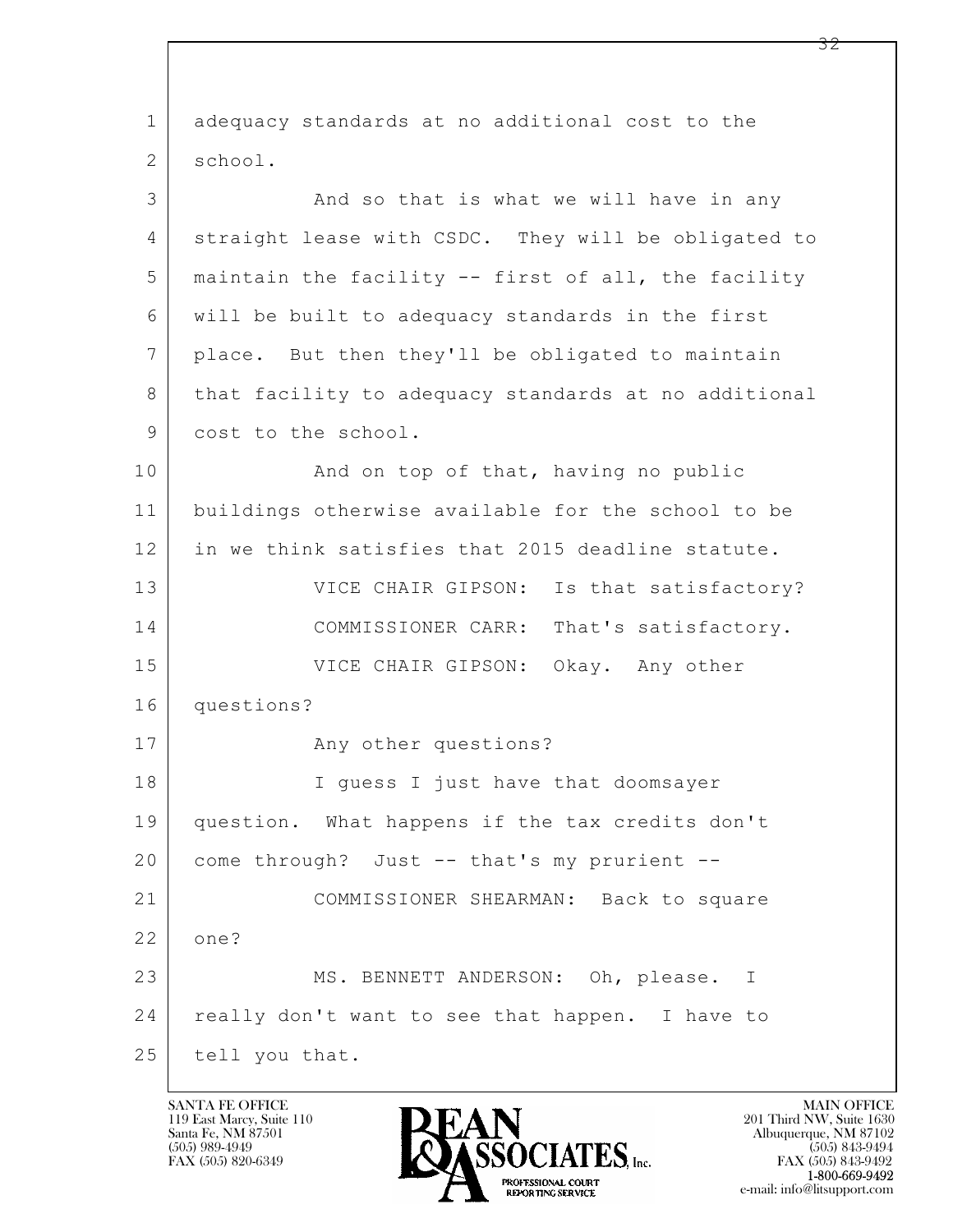$\mathbf{L}$  1 VICE CHAIR GIPSON: Right. 2 MS. BENNETT ANDERSON: And nobody else 3 does. At that point, we would be in a real 4 difficult position, mostly because we start working 5 on our renewal papers --6 VICE CHAIR GIPSON: Right. 7 MS. BENNETT ANDERSON: -- this particular 8 year, you know, submit them, you know, late this 9 fall. And one of the primary questions is, "Are you 10 in approved -- 11 | VICE CHAIR GIPSON: Right. 12 MS. BENNETT ANDERSON: -- facilities?" 13 And we would have to answer, "No." 14 So we would come back to you quys and  $-$ 15 you know, for the authorization, and there would 16 have to be a decision: Do we close the school 17 that's serving almost 600 students and their 18 families in a community that desperately needs this 19 school, because of a building? 20 I mean, I would rather keep trying 21 somehow. But it's certainly within your right to  $22$  say no. But it really  $-$  it would be really a shame 23 to close this school that's so desperately needed, 24 because we're not quite there yet with the building. 25 | I will be very frank. I'm praying very,

119 East Marcy, Suite 110<br>Santa Fe, NM 87501

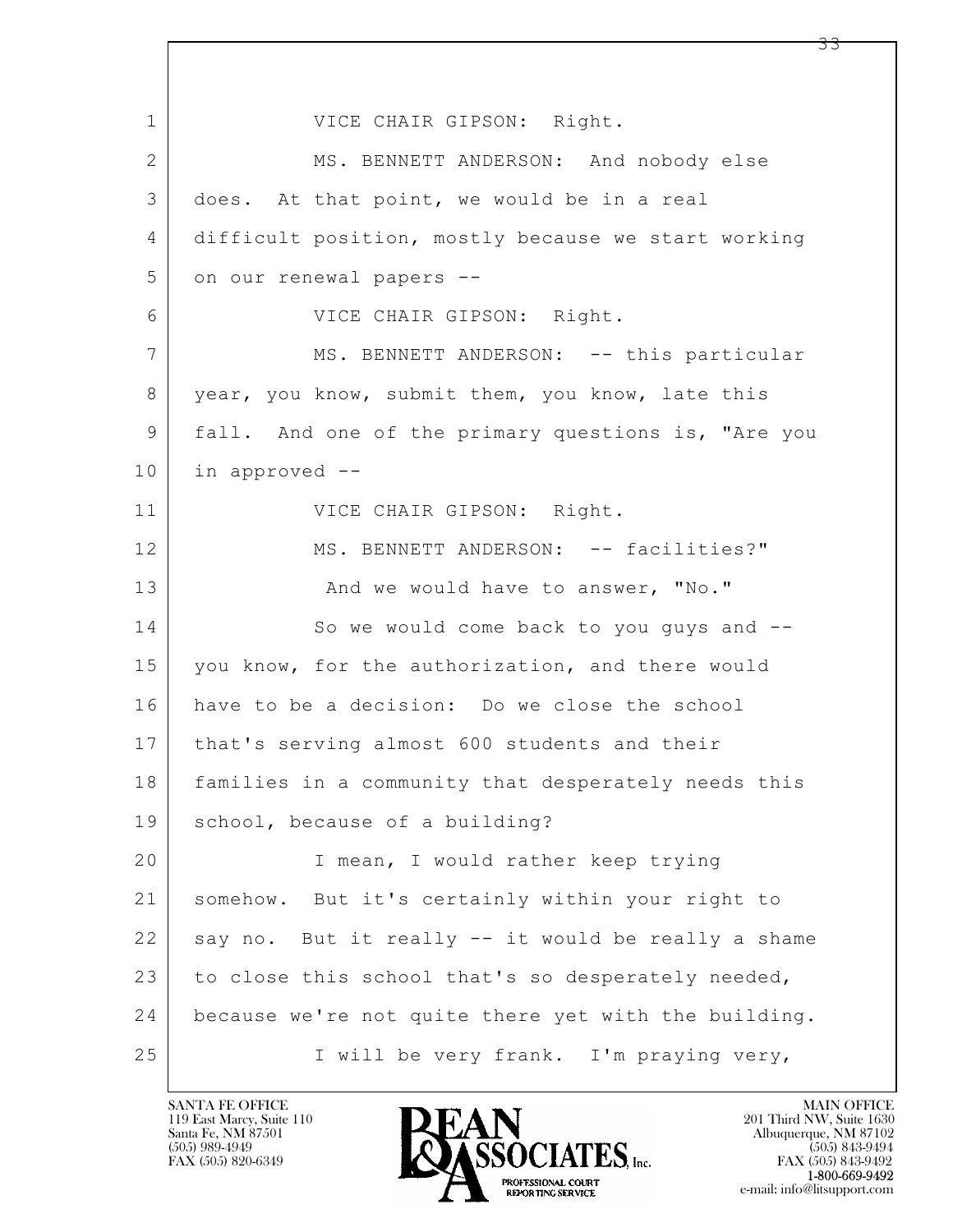1 very hard that this whole thing works.

2 MS. LAURA FIEMANN: We've looked at it 3 also from the perspective of what could we do if the 4 New Markets thing doesn't happen. The New Markets 5 structure provides about \$2 million of subsidy to 6 this project. And in keeping with an attempt to 7 have the lease support as much as possible and 8 | layering in the requirements of PSFA for the 9 adequacy requirements, especially for this large 10 number of students, and then we add in the just -- 11 the reality of what the construction costs are going 12 to be for those facilities, those three things 13 | cannot meet anywhere without that subsidy. 14 So we've looked at -- CSDC -- we've looked 15 at just straightforward financing this with our own 16 money, because we feel so strongly about this school 17 and the community that they serve. And, you know, 18 | we can't make the economics work without that 19 | \$2 million subsidy. 20 So I think if the subsidy isn't there, I

 $\mathbf{L}$  21 think -- I'm talking to Sanjay; we're talking to 22 lots of people about where in the world can we find  $23$   $\frac{1}{2}$   $\frac{1}{2}$  million, either in the reduction of the overall 24 construction cost or in some other form of subsidy 25 that might be available somewhere.

119 East Marcy, Suite 110<br>Santa Fe, NM 87501

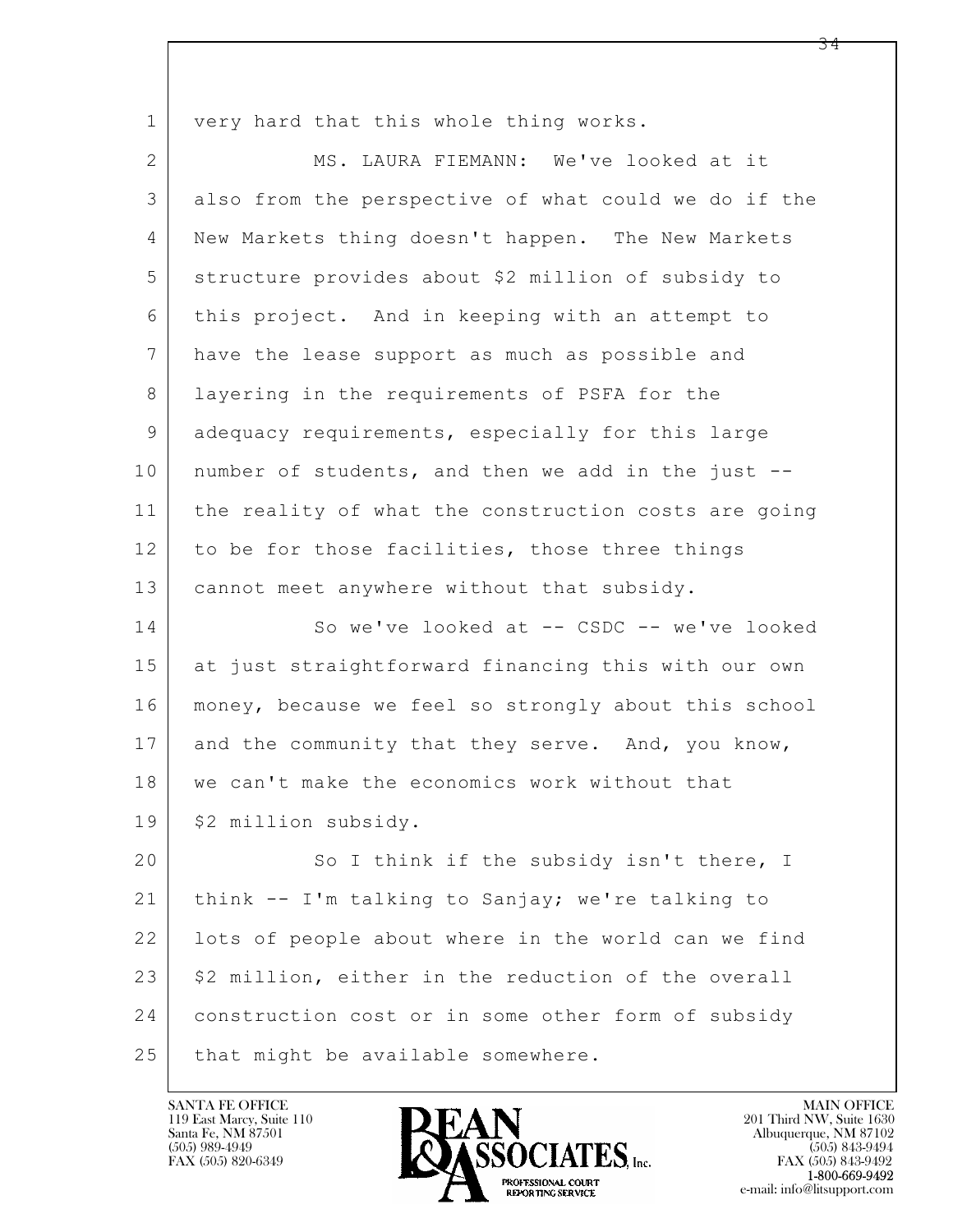$\mathbf{L}$  1 So -- and we've had those conversations. 2 We've tried to figure out how we can have a third, 3 fourth, fifth fallback plan. And it's because of 4 those three criteria being lined up with one 5 another. 6 I can finance the project for the school; 7 but their payment is going to be \$700,000 a year to 8 | me. And that just covers my costs. So we don't 9 want to take that much money out of the classroom, 10 for sure. 11 MS. BENNETT ANDERSON: We can't afford it, 12 period. PED would not allow us to do that, because 13 they've got concerns about how much we pay per 14 square foot now. 15 | VICE CHAIR GIPSON: Correct. Yeah, yeah. 16 MS. LAURA FIEMANN: So it's -- we're 17 | stuck. It's stuck. 18 VICE CHAIR GIPSON: Okay. All right. 19 | The there any other questions? 20 COMMISSIONER ARMBRUSTER: I -- this is not 21 directly related to that, sort of. So what is -- 22 you have 538 -- 38 -- something -- 23 MS. BENNETT ANDERSON: We have 525. 24 COMMISSIONER ARMBRUSTER: And your cap is? 25 MS. BENNETT ANDERSON: 584.

119 East Marcy, Suite 110<br>Santa Fe, NM 87501

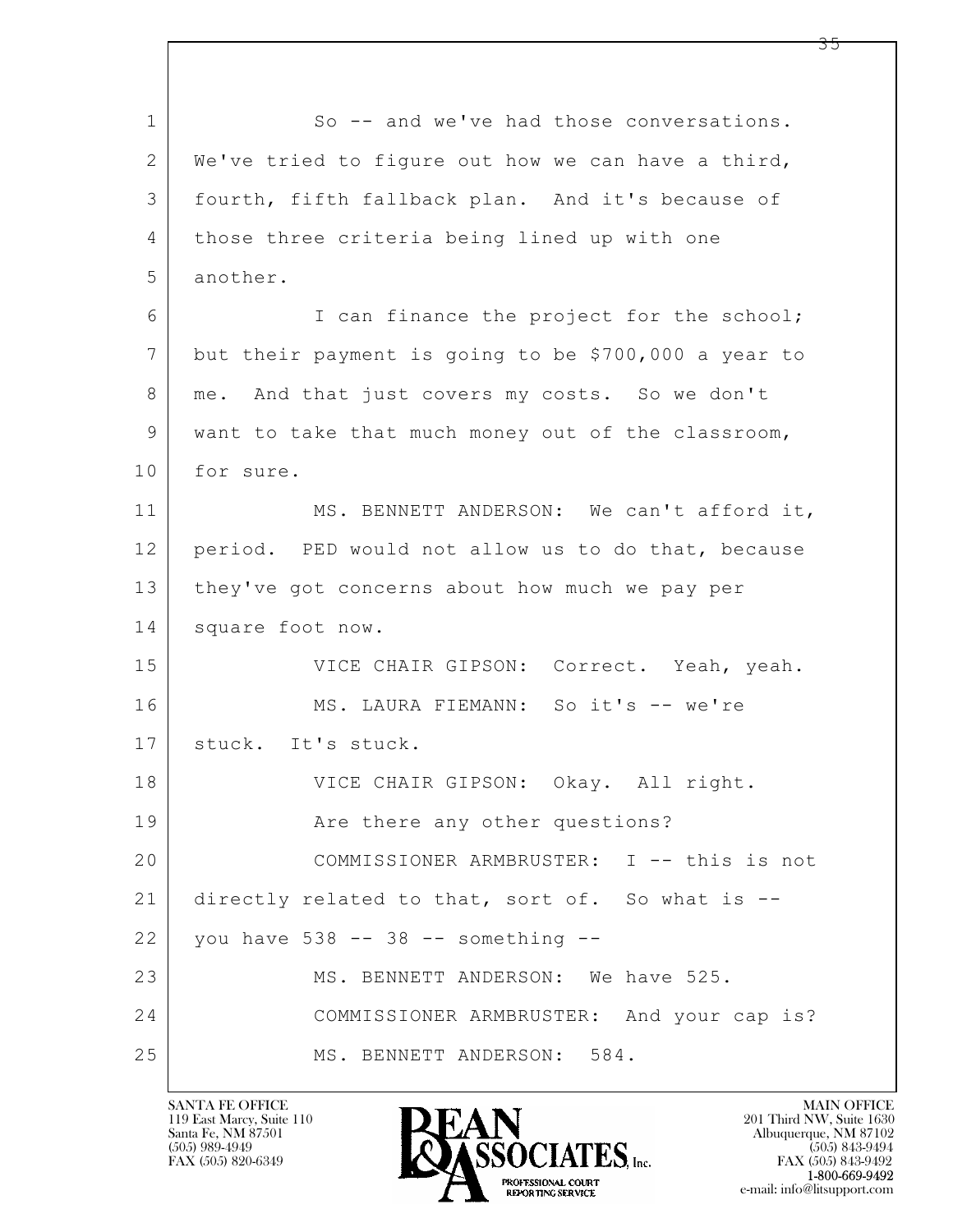$\mathbf{L}$  1 COMMISSIONER ARMBRUSTER: Interesting 2 number. 584, as opposed to 600 or something. 3 MS. BENNETT ANDERSON: I can tell you how 4 we got there; but you really don't want to know. 5 COMMISSIONER ARMBRUSTER: No, it's fine. 6 So when you build this building, will it 7 house 584, not the 525? 8 | MS. BENNETT ANDERSON: Exactly. 9 | COMMISSIONER SHEARMAN: How many would it 10 | house? What would be the absolute cap -- student 11 cap for the new building? 12 MS. JANETTE ARCHULETA: 584. 13 | MS. LAURA FIEMANN: We wish we could build 14 more. 15 MS. MARTICA CASIAS: I'm sorry. I have a 16 comment on that, as well. 17 | PSFA, when we do our -- our ranking of the  $18$  schools, we actually think that there  $-$ - that they 19 have -- they have enough general classroom space to 20 | go up to about 600 or so. So even if you had to 21 fluctuate or you got to raise your cap later on -- 22 Madam Chair, members, I'm sorry -- 23 VICE CHAIR GIPSON: There's a little 24 cushion. 25 MS. BENNETT ANDERSON: We would never do

119 East Marcy, Suite 110<br>Santa Fe, NM 87501

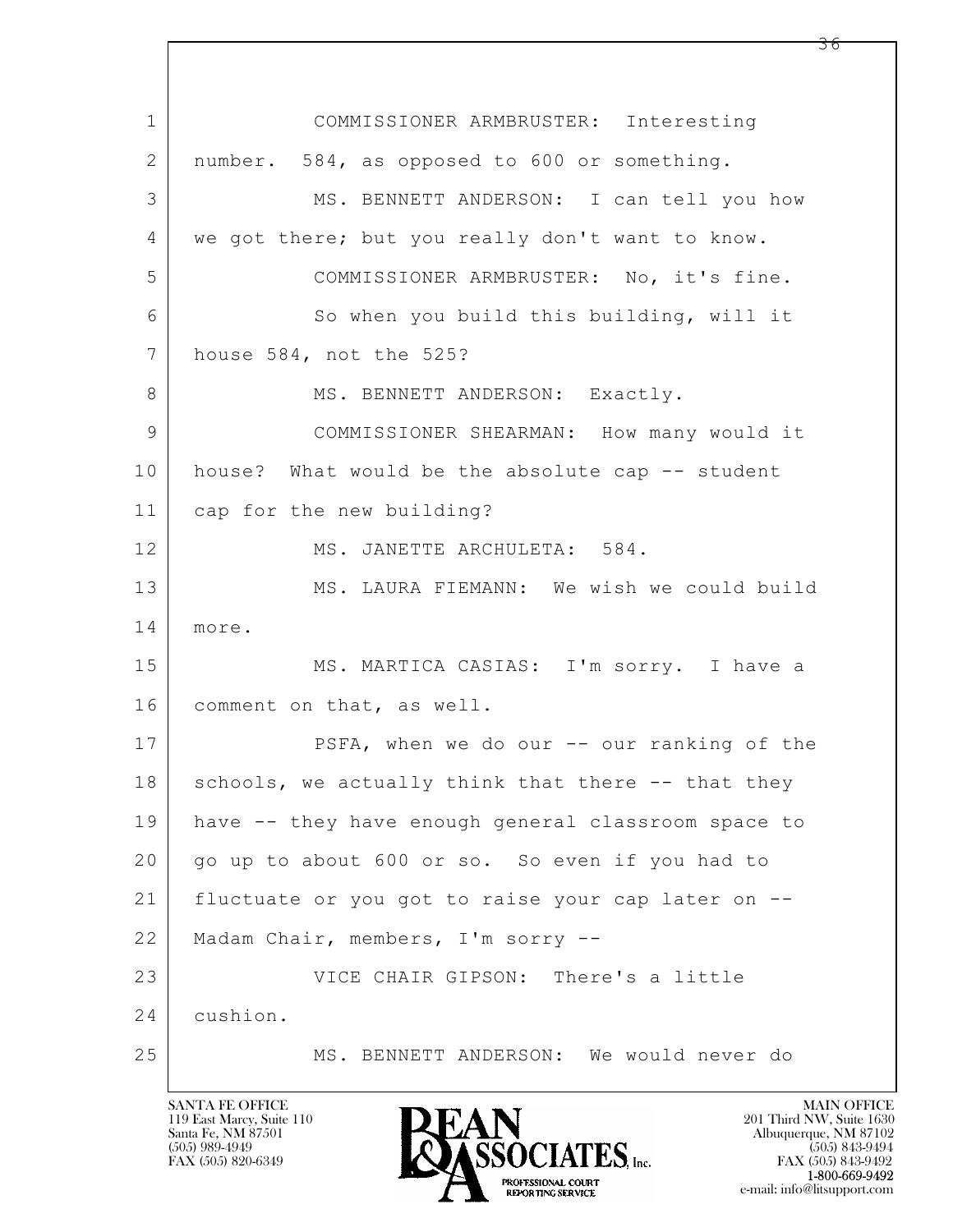$\mathbf{L}$  1 it without your authorization, just to be clear. 2 COMMISSIONER SHEARMAN: God bless you. 3 MS. BENNETT ANDERSON: Just to be clear. 4 MS. MARTICA CASIAS: Further comment. 5 Madam Chair, members, the cost of \$155 a square foot 6 sounds very good to PSFA, because we keep track of 7 all of our costs. And that's the lowest that we've 8 seen. So that's encouraging. 9 VICE CHAIR GIPSON: That's a good 10 construction cost down in Las Cruces; I know that. 11 COMMISSIONER SHEARMAN: Let me just ask 12 this. In Artesia, we're getting ready to build a 13 | new administration building. And one of the reasons 14 that we agreed to do it right now is because --15 | well, we need it. Lots of reasons. 16 But our architects -- and perhaps you 17 might have something to say on this -- are saying 18 | this is a really good time to build because the 19 economy is depressed. Lots of the larger 20 construction companies are not as busy as they are 21 in better times. We're looking to get a better bid 22 on our construction. 23 Do you perhaps see that in this instance. 24 MR. ENGINEER: Madam Chair, members of the 25 | Commission, I think that the market is very

119 East Marcy, Suite 110<br>Santa Fe, NM 87501

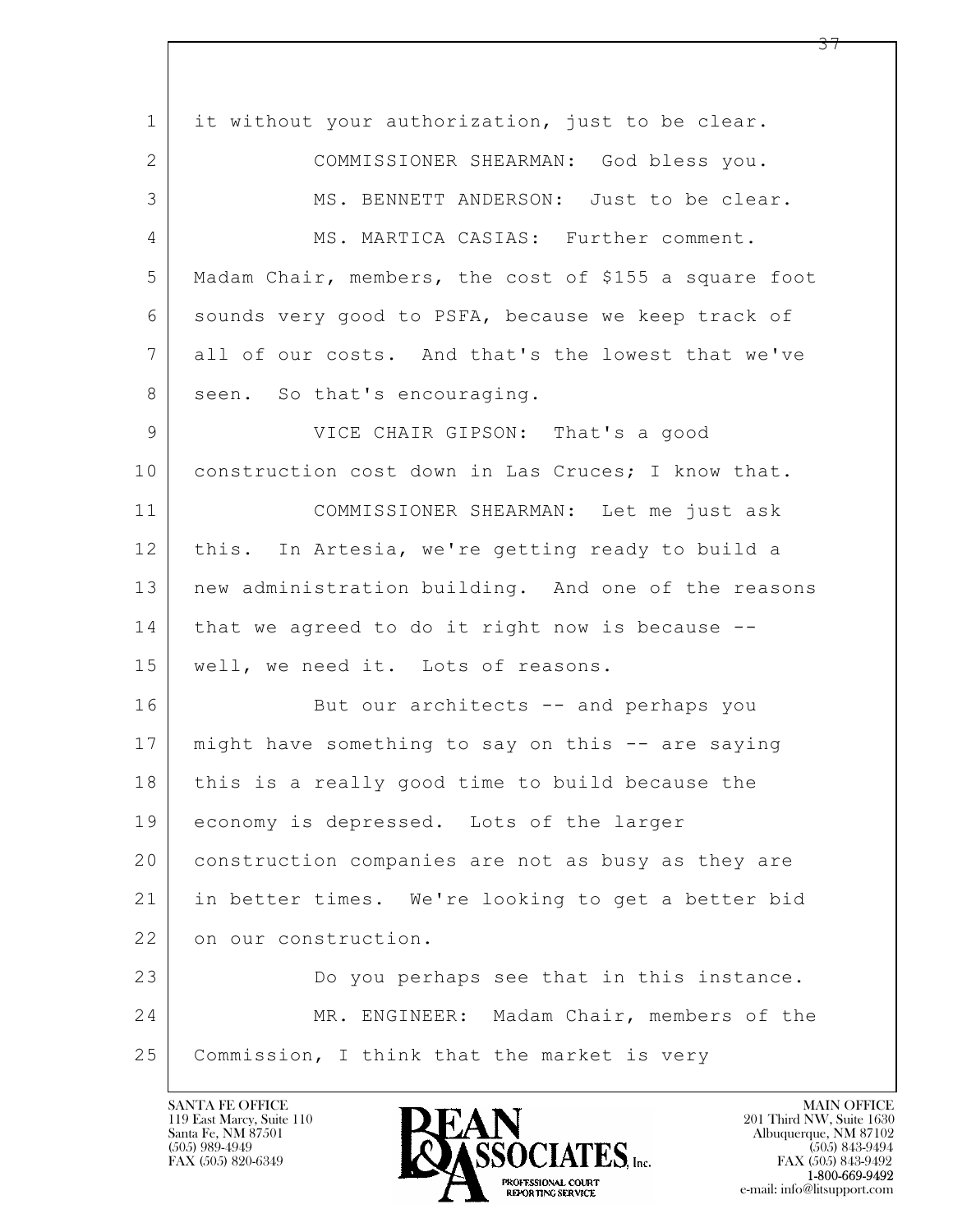| $\mathbf 1$    | favorable right now. There's another reason. The     |  |
|----------------|------------------------------------------------------|--|
| $\mathbf{2}$   | oil prices are down. And the construction industry   |  |
| 3              | is driven by oil prices. So competition is there.    |  |
| 4              | There are strategies we have implemented on the      |  |
| 5              | project to keep those costs in control. And we are   |  |
| 6              | looking at, you know, a successful effort on this -- |  |
| $\overline{7}$ | at this point. So the timing is appropriate.         |  |
| 8              | Correct.                                             |  |
| 9              | COMMISSIONER SHEARMAN: So is it your                 |  |
| 10             | best -- I don't want to use the word "guess"; that's |  |
| 11             | not the right word -- your best thought --           |  |
| 12             | VICE CHAIR GIPSON: Professional opinion.             |  |
| 13             | COMMISSIONER SHEARMAN: -- expert opinion             |  |
| 14             | on how this contract, or how this might come in on   |  |
| 15             | bid? Are you leaning more towards the \$5 million or |  |
| 16             | up towards the 6?                                    |  |
| 17             | MR. ENGINEER: Madam Chair, members of the            |  |
| 18             | Commission, I think what we have done is we have     |  |
| 19             | solicited actual contractor support in pricing off   |  |
| 20             | these drawings that we have prepared to date.<br>We  |  |
| 21             | are very close to finalizing of the drawings.        |  |
| 22             | But at about 60 percent of project                   |  |
| 23             | development, we had an independent general           |  |
| 24             | contractor look at the whole project and price the   |  |
| 25             | project, so that we can ensure that that's what the  |  |

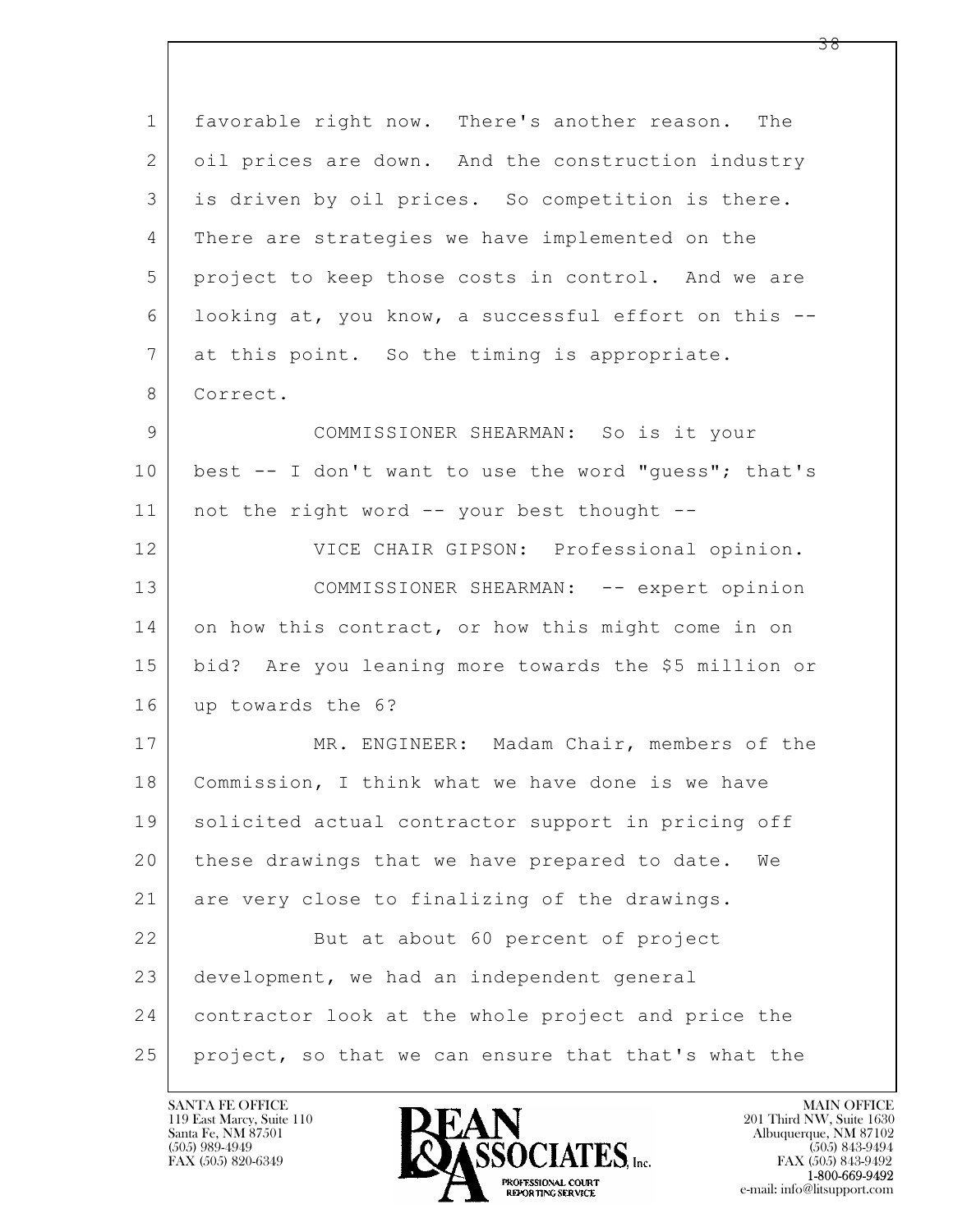1 | market is going to support.

| $\overline{2}$ | I think the value is a little bit                    |
|----------------|------------------------------------------------------|
| 3              | different than what's been thrown out here. So I     |
| 4              | would not hang up on the \$155 number right now;     |
| 5              | because there is site work. There is other things    |
| 6              | associated with the project that has some supporting |
| $\overline{7}$ | costs; that is, utility work, that needs to be done. |
| 8              | The good news is that the properties that            |
| $\mathsf 9$    | are being donated have most of the utilities in      |
| 10             | close proximity, so that the extension of utilities, |
| 11             | or costs associated with infrastructure work, is     |
| 12             | very limited. All the dollars are going towards      |
| 13             | building the classrooms. That's a great benefit for  |
| 14             | this project.                                        |
| 15             | And the way we've come up with its design,           |
| 16             | its compact layout, trying to economize, sizes and   |
| 17             | spaces, so that you have the economy of scale, in    |
| 18             | terms of, you know, the project costs -- and we      |
| 19             | are -- we are confident that it will be in that      |
| 20             | range.                                               |
| 21             | COMMISSIONER SHEARMAN: Okay. Thank you               |
| 22             | very much.                                           |
| 23             | VICE CHAIR GIPSON: Okay. Thanks.                     |
| 24             | Are there any other questions?                       |
| 25             | So let me just make this clear. For a                |

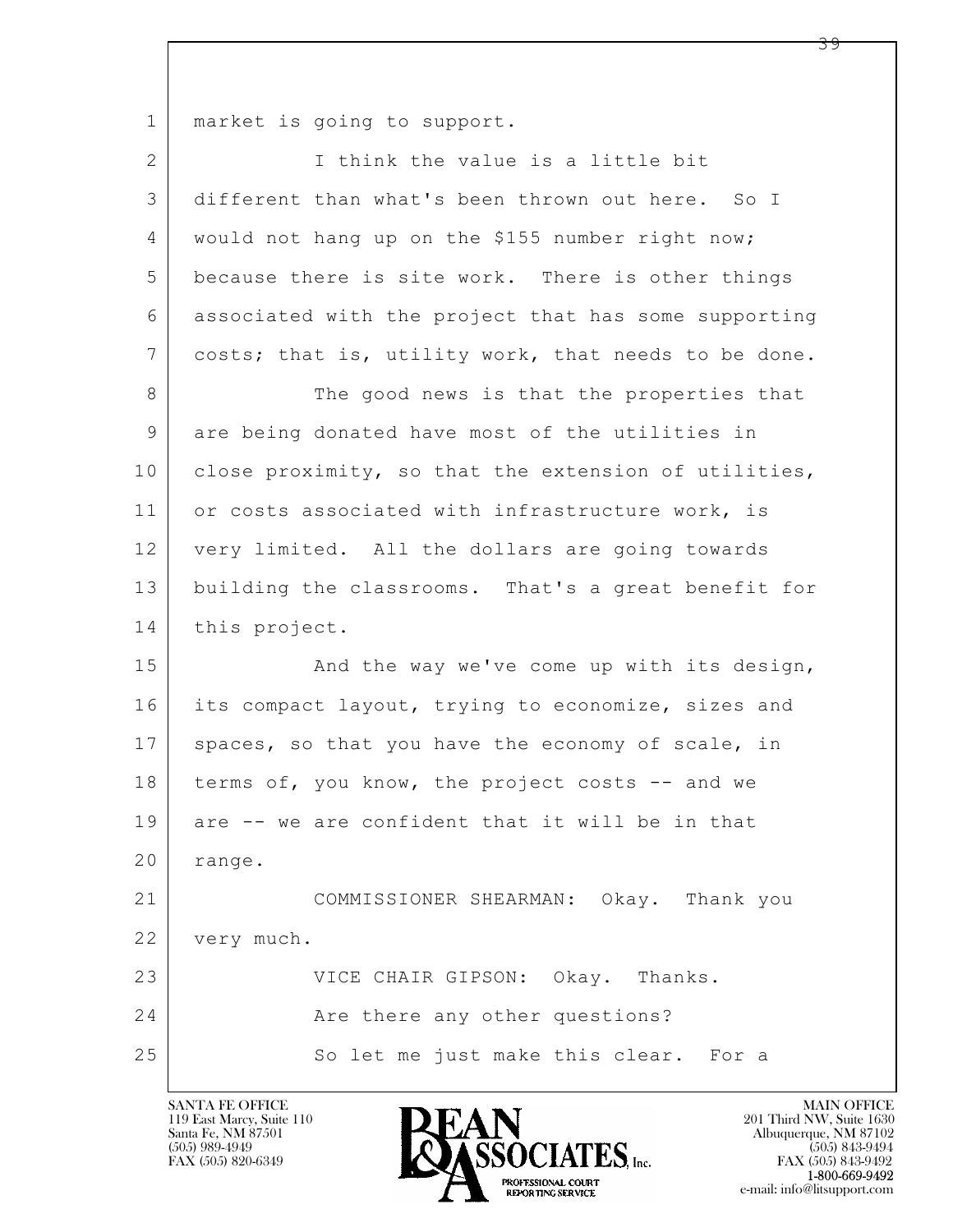| $\mathbf 1$    | motion, you are requesting an extension for your     |  |
|----------------|------------------------------------------------------|--|
| 2              | construction period for nine months, not six months; |  |
| 3              | and the date is correct, from -- November 15th of    |  |
| $\overline{4}$ | 2017 would be your -- okay.                          |  |
| 5              | So I will entertain a motion for an                  |  |
| 6              | extension for McCurdy School's construction to       |  |
| $7\phantom{.}$ | November 15th, 2017, which is a nine-month           |  |
| 8              | extension.                                           |  |
| 9              | COMMISSIONER SHEARMAN: Madam Chair?                  |  |
| 10             | VICE CHAIR GIPSON: Commissioner Shearman?            |  |
| 11             | COMMISSIONER SHEARMAN: I move that the               |  |
| 12             | Public Education Commission grant the extension to   |  |
| 13             | McCurdy Charter School, extending their date for     |  |
| 14             | successful construction to November 15th, 2017.      |  |
| 15             | Is that right?                                       |  |
| 16             | VICE CHAIR GIPSON: Yes. Yeah.                        |  |
| 17             | Do I have a second?                                  |  |
| 18             | COMMISSIONER ARMBRUSTER: Second.                     |  |
| 19             | COMMISSIONER POGNA: (Indicates.)                     |  |
| 20             | VICE CHAIR GIPSON: Commissioner Pogna?               |  |
| 21             | And Commissioner Shearman, if you will do            |  |
| 22             | a roll-call vote.                                    |  |
| 23             | COMMISSIONER SHEARMAN: All right.                    |  |
| 24             | Commissioner Pogna?                                  |  |
| 25             | COMMISSIONER POGNA: Pardon?                          |  |

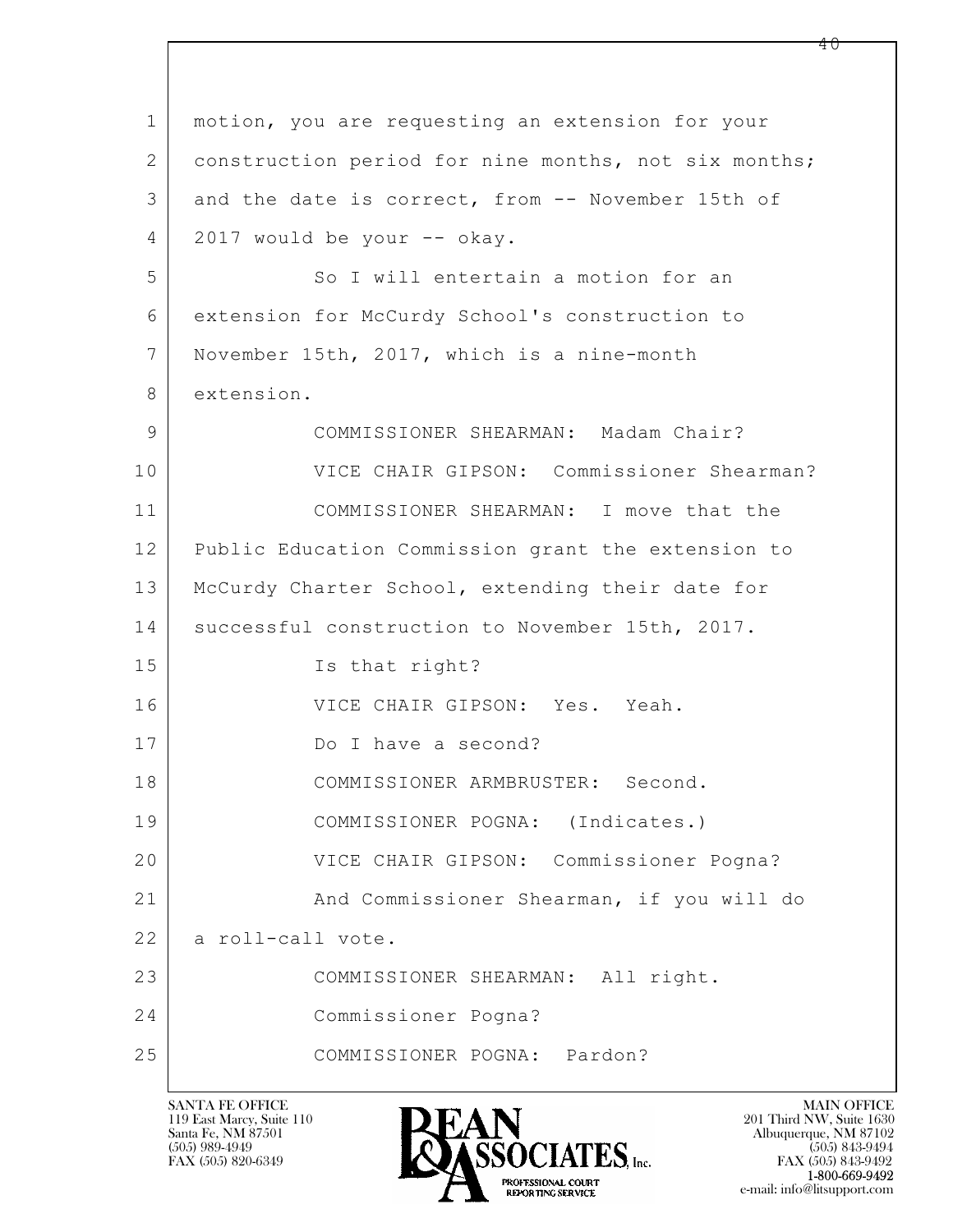$\mathbf{L}$  1 COMMISSIONER SHEARMAN: How do you vote on 2 the question? 3 COMMISSIONER POGNA: Yes. 4 COMMISSIONER SHEARMAN: Thank you. 5 Commissioner Toulouse is not here. 6 Commissioner Armbruster? 7 COMMISSIONER ARMBRUSTER: Yes. 8 COMMISSIONER SHEARMAN: Commissioner 9 Conyers? 10 COMMISSIONER CONYERS: Yes. 11 COMMISSIONER SHEARMAN: Commissioner 12 Peralta is not here. 13 Commissioner Gipson? 14 VICE CHAIR GIPSON: Yes. 15 COMMISSIONER SHEARMAN: Commissioner 16 Bergman? 17 Commissioner Shearman votes "Yes." 18 Commissioner Chavez? 19 Commissioner Carr? 20 COMMISSIONER CARR: Yes. 21 COMMISSIONER SHEARMAN: Thank you. 22 Madam Chair, that is a unanimous six-to-zero vote 23 affirming the motion. 24 VICE CHAIR GIPSON: Okay. Thank you very 25 much. Congratulations.

119 East Marcy, Suite 110<br>Santa Fe, NM 87501



 $FAX (505) 843-9492$ <br>1-800-669-9492 e-mail: info@litsupport.com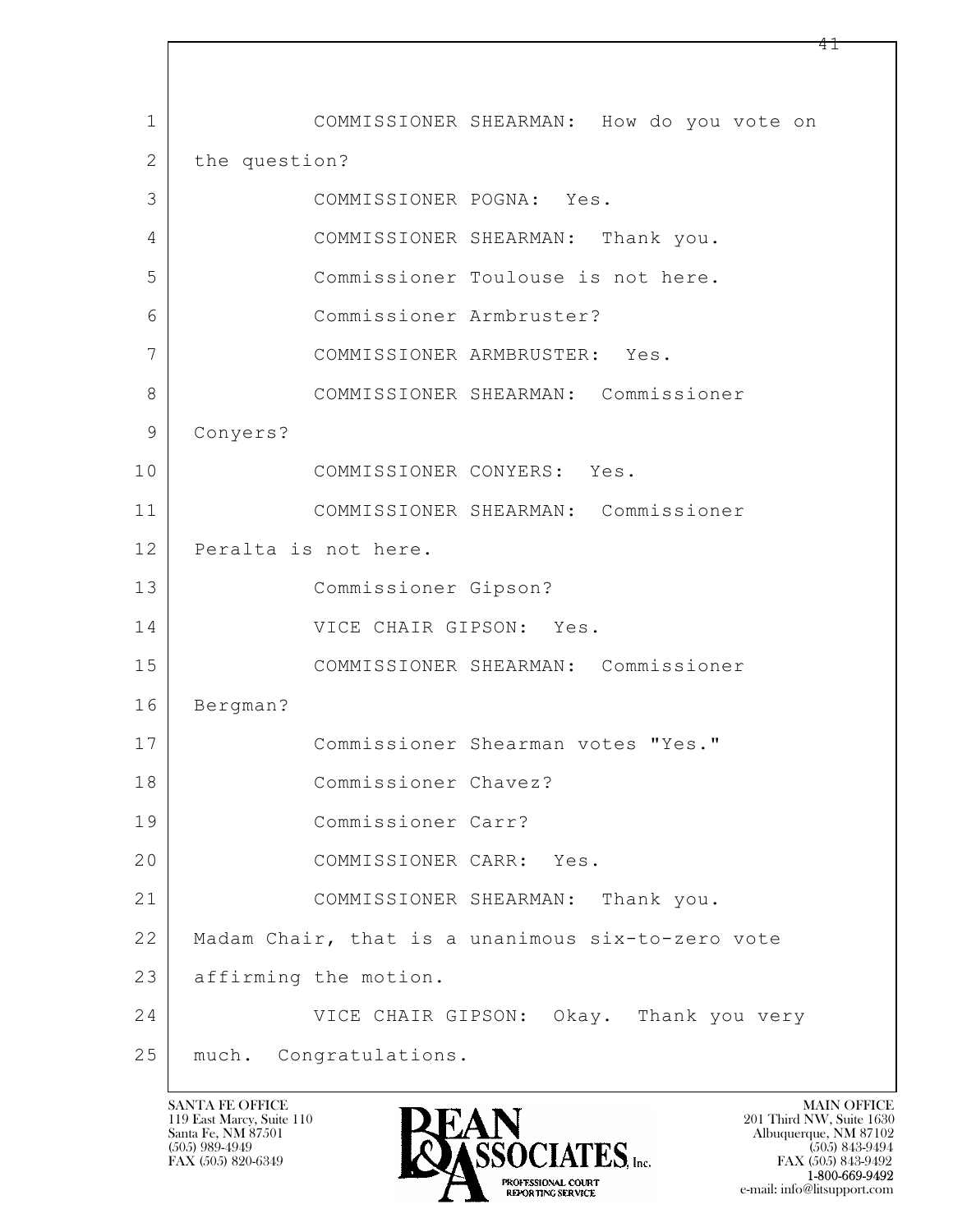$\mathbf{L}$  SANTA FE OFFICE MAIN OFFICE MAIN OFFICE MAIN OFFICE MAIN OFFICE 119 East Marcy, Suite 110<br>Santa Fe, NM 87501 Santa Fe, NM 87501 Albuquerque, NM 87102 1 COMMISSIONER ARMBRUSTER: Good luck. 2 VICE CHAIR GIPSON: We hope to hear great 3 things in the near future. 4 (Applause.) 5 VICE CHAIR GIPSON: We thank all the 6 Commissioners for extending yourselves and coming. 7 | And, Commissioner Carr, thank you very much for your 8 patience on the phone. 9 COMMISSIONER CARR: You're welcome. 10 VICE CHAIR GIPSON: Have a great rest of 11 your evening. Safe travels. And this meeting is 12 | now adjourned. 13 (Proceedings adjourned at 3:47 p.m.) 14 15 16 17 18 19 20 21 22 23 24 25



FAX (505) 843-9492 TROFESSIONAL COURT (THE SERVER OF THE SERVER OF THE SERVER OF THE SERVER OF THE SERVER OF THE SERVER OF THE SERVER OF THE SERVER OF THE SERVER OF THE SERVER OF THE SERVER OF THE SERVER OF THE SERVER OF THE SERVER OF THE SE e-mail: info@litsupport.com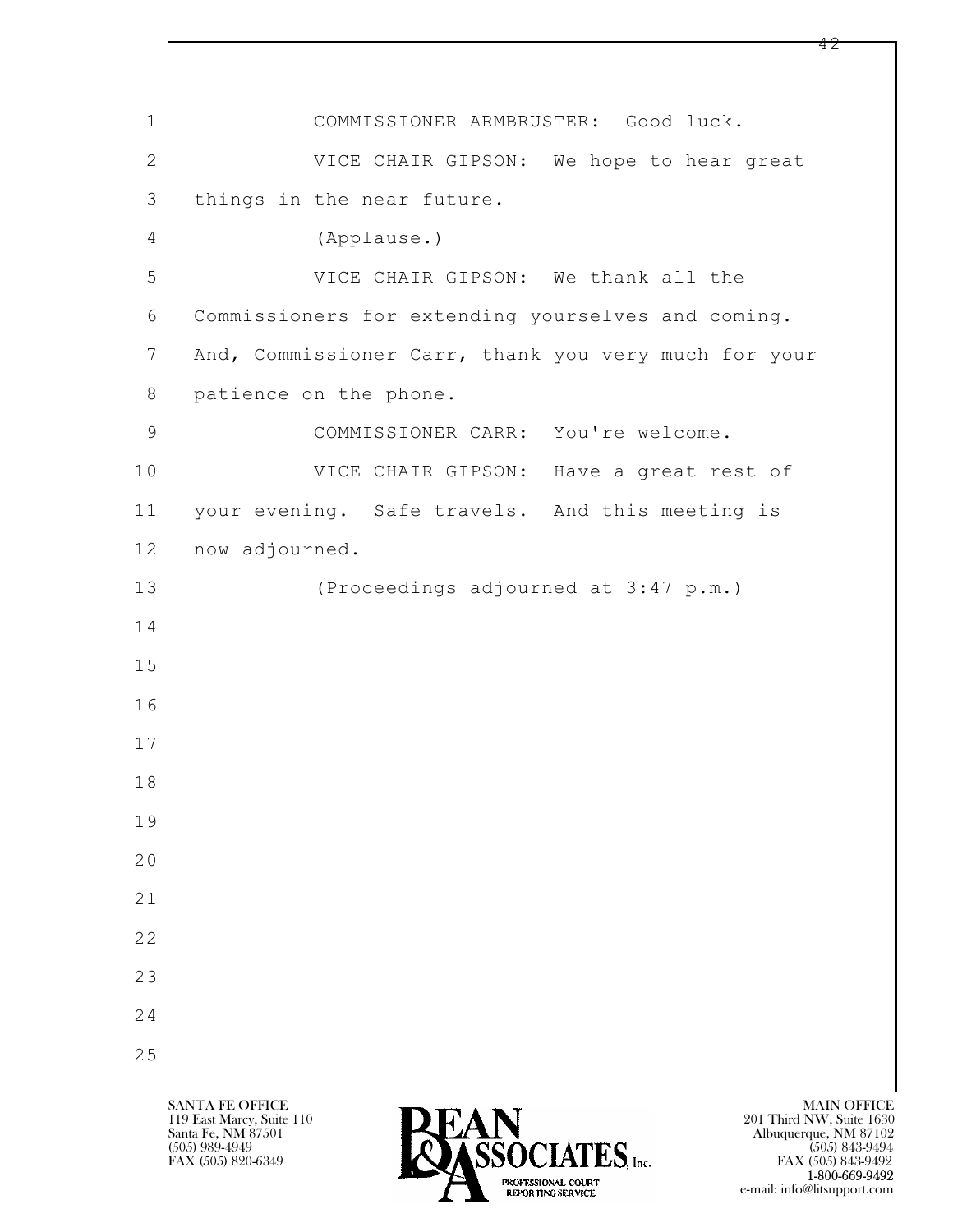| $\mathbf 1$    | BEFORE THE PUBLIC EDUCATION COMMISSION                                                                                                                                                                                                           |  |
|----------------|--------------------------------------------------------------------------------------------------------------------------------------------------------------------------------------------------------------------------------------------------|--|
| $\overline{2}$ | STATE OF NEW MEXICO                                                                                                                                                                                                                              |  |
| 3              |                                                                                                                                                                                                                                                  |  |
| 4              |                                                                                                                                                                                                                                                  |  |
| 5              |                                                                                                                                                                                                                                                  |  |
| 6              |                                                                                                                                                                                                                                                  |  |
| $\overline{7}$ | REPORTER'S CERTIFICATE                                                                                                                                                                                                                           |  |
| 8              | I, Cynthia C. Chapman, RMR, CCR #219, Certified                                                                                                                                                                                                  |  |
| 9              | Court Reporter in the State of New Mexico, do hereby                                                                                                                                                                                             |  |
| 10             | certify that the foregoing pages constitute a true                                                                                                                                                                                               |  |
| 11             | transcript of proceedings had before the said                                                                                                                                                                                                    |  |
| 12             | NEW MEXICO PUBLIC EDUCATION COMMISSION, held in the                                                                                                                                                                                              |  |
| 13             | State of New Mexico, County of Bernalillo Fe, in the                                                                                                                                                                                             |  |
| 14             | matter therein stated.                                                                                                                                                                                                                           |  |
| 15             | In testimony whereof, I have hereunto set my                                                                                                                                                                                                     |  |
| 16             | hand on April 19, 2016.                                                                                                                                                                                                                          |  |
| 17             |                                                                                                                                                                                                                                                  |  |
| 18             |                                                                                                                                                                                                                                                  |  |
| 19             | Contra Chipman<br>Cynthia <sup>v</sup> C. Chapman, RMR-CRR, NM CCR #219                                                                                                                                                                          |  |
| 20             | BEAN & ASSOCIATES, INC.<br>201 Third Street, NW, Suite 1630                                                                                                                                                                                      |  |
| 21             | Albuquerque, New Mexico 87102                                                                                                                                                                                                                    |  |
| 22             |                                                                                                                                                                                                                                                  |  |
| 23             |                                                                                                                                                                                                                                                  |  |
| 24             |                                                                                                                                                                                                                                                  |  |
| 25             | Job No.:<br>(CC)                                                                                                                                                                                                                                 |  |
|                | <b>SANTA FE OFFICE</b><br><b>MAIN OFFI</b><br>119 East Marcy, Suite 110<br>201 Third NW, Suite 16<br>Santa Fe, NM 87501<br>Albuquerque, NM 871<br>$(505)$ 989-4949<br>SOCIATES, Inc.<br>$(505)$ 843-94<br>FAX (505) 843-9492<br>FAX (505) 843-94 |  |

**PROFESSIONAL COURT<br>REPORTING SERVICE** 

MAIN OFFICE<br>
Inird NW, Suite 1630<br>
uquerque, NM 87102<br>
(505) 843-9492<br>
1-800-669-9492<br>
1-060-669-9492<br>
<sup>1.</sup> info@liteup.pdf e-mail: info@litsupport.com

Ŷ,